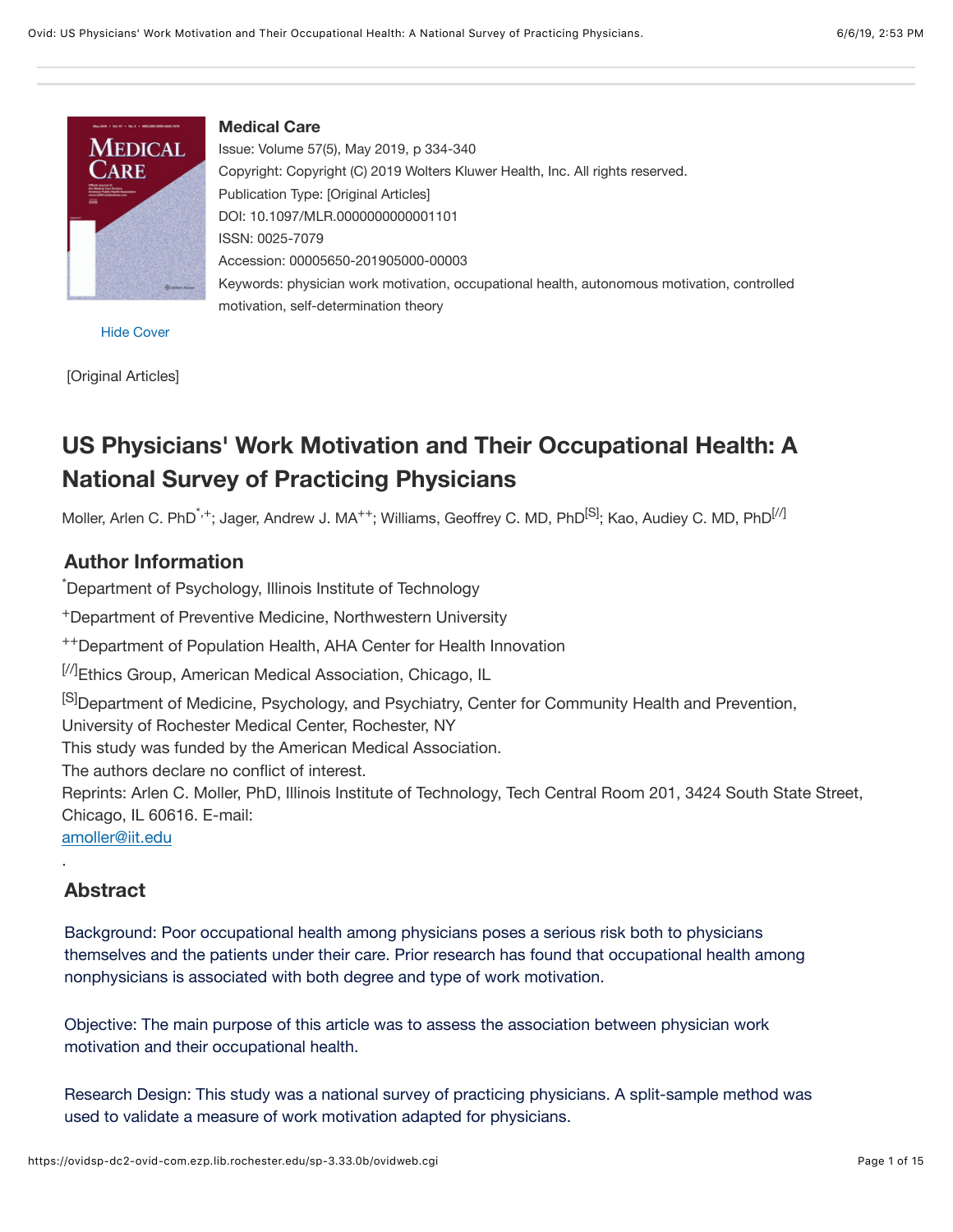Subjects: In total, 3589 physicians were selected from the American Medical Association Physician Masterfile among whom 2247 physicians completed a survey (response rate of 62.6%).

Measures: Eight-item measure adapted from the Work Extrinsic and Intrinsic Motivation Scale. Grounded in self-determination theory, this measure includes 2 superordinate subscales of autonomous and controlled work motivation (characterized by feeling free and volitional versus pressured or compelled, respectively). Indicators of physicians' occupational health included single-item measures of general health, burnout, job satisfaction, intention to leave their practice, and intention to leave medicine, and a 2-item measure of depression risk.

Results: Confirmatory factor analyses found that an 8-item, 2 superordinate (4 subordinate subscale) measure had good factor structure [[chi]<sup>2</sup><sub>(14, n=500)</sub>=35.62, *P*<0.001; [chi]<sup>2</sup><sub>(14, n=1747)</sub>=108.85, *P*<0.001]. Autonomous work motivation was found to be positively related to all 6 indicators of physicians' occupational health. Controlled work motivation was negatively related to 3 of 6 occupational health indicators.

Conclusions: Physicians who are more autonomously motivated at work reported having better occupational health. Fostering a health care work environment that supports autonomous motivation may benefit the well-being of physicians and their patients.

<span id="page-1-0"></span>To function efficiently and effectively, the health care system requires a healthy and productive physician workforce. Yet ongoing research has found that US physicians are experiencing high rates of burnout, greater intentions to leave the practice of medicine,[1-5](#page-10-0) and higher suicide rates than the general workforce[.6,7](#page-11-0) Burnout, turnover, and suicide are highly negative outcomes not only for physicians, but also for the patients and the health care systems they serve. Unhealthy physicians may be less likely to provide quality care to their patients, and high retirement and suicide rates can compound existing geographic and specialty workforce shortages[.4,8,9](#page-11-1)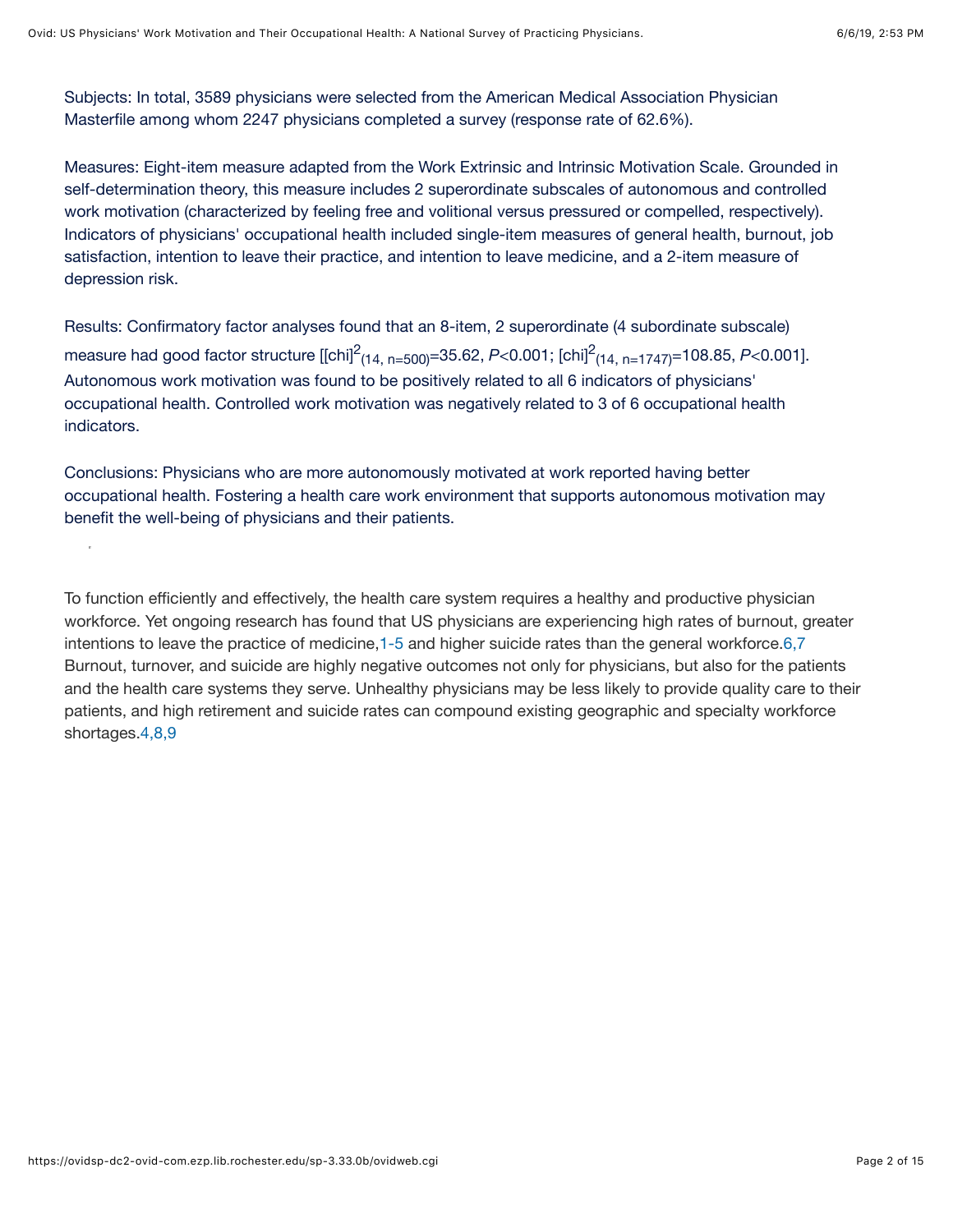<span id="page-2-0"></span>Decades of behavioral science research have revealed that both the degree and type of work motivation are critical determinants of worker well-being and organizational success.[10,11](#page-11-2) Self-determination theory (SDT) is one conceptualization of human motivation that has been empirically tested in many contexts, including work settings.[12](#page-11-3) Fundamental to SDT is the importance of differentiating between autonomous and controlled motivation. Autonomous motivation involves behavior that is willingly undertaken and fully self-endorsed, and is characterized by feeling free and volitional. Controlled motivation, by contrast, involves behavior that feels pressured or compelled by forces external to the self. Within SDT, types of motivation and self-regulation refer to forms of psychological energy fueling and directing human behavior. The term "motivation" is used to denote superordinate categories, while "regulation" denotes subordinate categories ([Fig. 1](https://ovidsp-dc2-ovid-com.ezp.lib.rochester.edu/sp-3.33.0b/ovidweb.cgi#FF1)). Autonomous motivation includes intrinsic regulation and integrated regulation. Intrinsic regulation is present when engaging in activities that one finds inherently satisfying through interest, enjoyment, and optimal challenge (eg, diagnosing patients' complex medical problems and then helping patients address them). Integrated regulation is present when an activity or related outcomes are personally meaningful and consistent with a person's core values. Controlled types of motivation include introjected and external forms of regulation. Introjected regulation is driven by self-worth contingencies involving the standards or goals of others that have been only partially internalized; introjection is associated with avoiding feelings of guilt and shame. External regulation is based in the experience of feeling controlled by external tangible rewards such as monetary payments or by avoiding tangible punishments such as monetary fines, loss of licensure, or incarceration. In SDT, each type of regulation falls along an internalization continuum ranging from feeling externally controlled (least autonomous) at one extreme to feeling autonomous with respect to a specific behavior or goal [\(Fig. 1](https://ovidsp-dc2-ovid-com.ezp.lib.rochester.edu/sp-3.33.0b/ovidweb.cgi#FF1)).

| <b>Amotivation</b>                                                                                                             | <b>Controlled Motivation</b>                                        |                                                                                                                                    |                                                                              | <b>Autonomous Motivation</b>                                                                                                                                                     |                                                                                           |
|--------------------------------------------------------------------------------------------------------------------------------|---------------------------------------------------------------------|------------------------------------------------------------------------------------------------------------------------------------|------------------------------------------------------------------------------|----------------------------------------------------------------------------------------------------------------------------------------------------------------------------------|-------------------------------------------------------------------------------------------|
| Non-<br>regulation                                                                                                             | External<br>Regulation                                              | Introjected<br>Regulation                                                                                                          | Identified<br>Regulation                                                     | Integrated<br>Regulation                                                                                                                                                         | Intrinsic<br>Regulation                                                                   |
| Person is not<br>motivated to<br>work,<br>formally (on<br>strike) or<br>informally<br>(slow down),<br>or just not<br>employed. | Person is<br>working only<br>in order to<br>earn their<br>paycheck. | Person is<br>working<br>because she<br>would be<br>ashamed of<br>herself if she<br>didn't meet<br>certain<br>standards at<br>work. | Person values<br>the contribution<br>that her work<br>makes to the<br>world. | Person values<br>the contribution<br>that her work<br>makes to the<br>world, and this<br>contribution is<br>consistent with<br>other core values<br>that define her<br>identity. | Person finds<br>their work<br>optimally<br>challenging,<br>interesting, and<br>enjoyable. |
|                                                                                                                                |                                                                     |                                                                                                                                    |                                                                              |                                                                                                                                                                                  |                                                                                           |
| Most<br>controlled                                                                                                             |                                                                     |                                                                                                                                    | <b>Internalization</b><br>continuum                                          |                                                                                                                                                                                  | Most<br>autonomous                                                                        |
|                                                                                                                                |                                                                     |                                                                                                                                    |                                                                              |                                                                                                                                                                                  |                                                                                           |

FIGURE 1. The self-determination continuum includes amotivation (lacking in self-determination) to the far left, followed by types of extrinsic motivation that are gradually more self-determined moving left to right, and intrinsic motivation/regulation (invariantly self-determined) to the far right.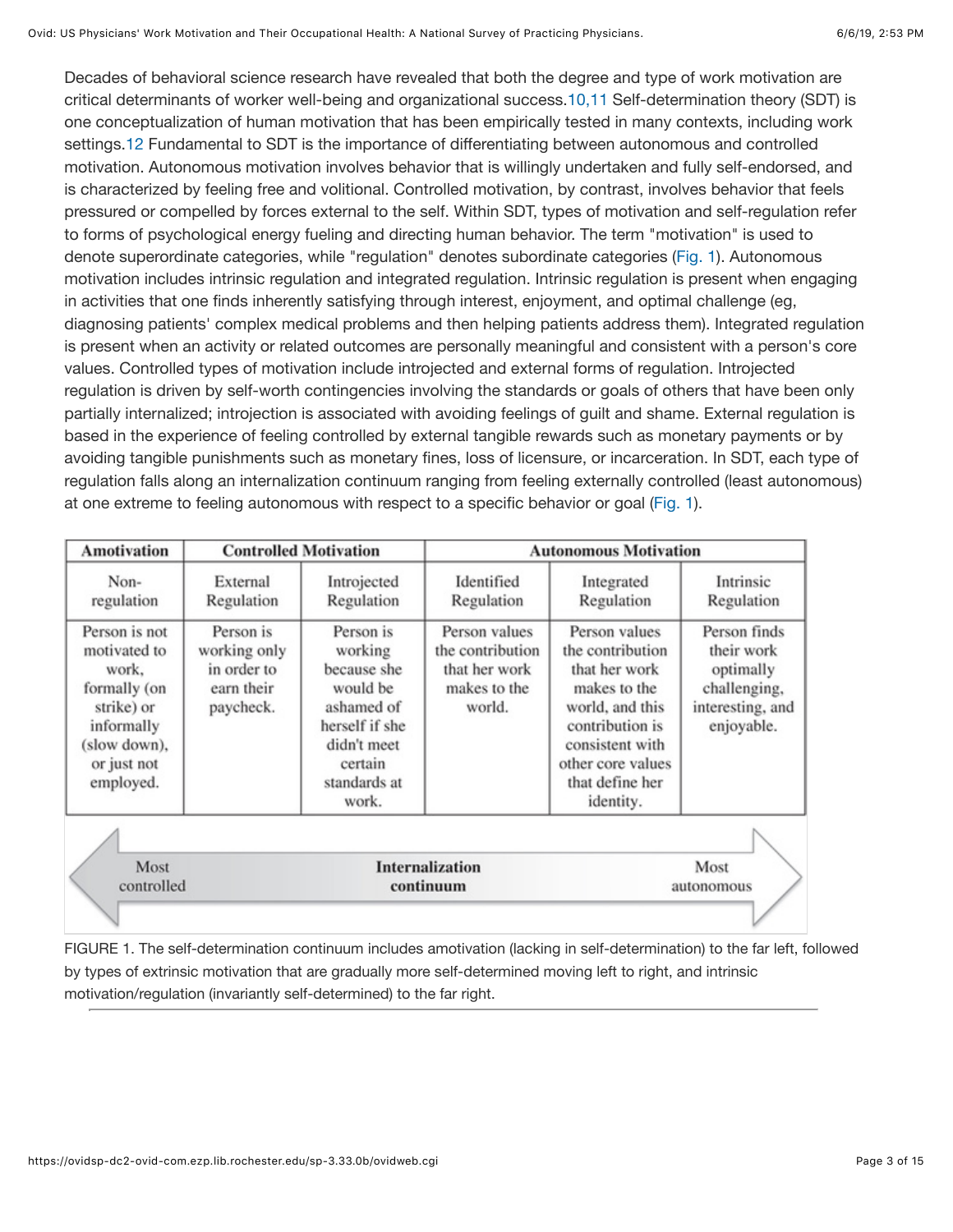<span id="page-3-0"></span>Over a wide range of occupations, individuals with greater autonomous motivation are generally healthier and more productive than those whose motivation is primarily controlled[.13](#page-11-4) Autonomous forms of work motivation have been found to be associated with occupational health indicators such as professional satisfaction, physical and mental well-being, and lower turnover[.11](#page-11-5) Controlled forms of work motivation have been found to be negatively or not related to occupational health indicators in studies of attorneys, factory workers, and teachers[.14-16](#page-11-6) Despite the potential impact of work motivation on physician well-being[,8,17,18](#page-11-7) no prior research to our knowledge has assessed the relationship between work motivation and occupational health among practicing US physicians.

<span id="page-3-1"></span>To better understand how autonomous and controlled motivations may be relevant to addressing physicians' occupational health, we conducted a national survey of practicing physicians by adapting a validated, SDTbased measure of general work motivation from Tremblay and associates.[19](#page-12-0) We hypothesized that autonomous work motivation would be positively associated with better occupational health and controlled work motivation would be negatively or not associated with occupational health.

## **METHODS**

### **Ethical Review**

The study was deemed exempt by the University of Illinois at Chicago Office for the Protection of Research Subjects. The research protocol was seen as involving no more than minimal risk to participants, and although participants could be identified, directly or through their responses, demographics, or codes linked to identifiers, any disclosure of the participants' responses outside the research could not reasonably place them at risk of criminal or civil liability or be damaging to their financial standing, employability, insurability or reputation.

### **Power Calculation**

<span id="page-3-2"></span>To test our hypotheses, our models required adequate power to detect at least *[latin script f]*2 effect size of 0.02[.20](#page-12-1) To be more conservative, we calculated a sample size needed to detect a *[latin script f]*2 effect size of 0.01. For multivariable regression with a desired statistical power level of 0.8, 12 predictors, and a probability level of 0.05, a minimum sample size of n=1738 is needed to detect a *[latin script f]*2 effect size of 0.01.

### **Data Sources**

A random, national sample of 4000 practicing physicians, excluding those in residency and fellowship training, was selected from the American Medical Association (AMA) Physician Masterfile, a database that includes virtually every US physician. Paper-and-pencil surveys were mailed to potential respondents with a postage paid return envelope. Data collection was conducted in 3 waves between October 2014 and May 2015. A \$10 bill was included in the second wave to increase the rate of participation. Respondents were assured confidentiality and were free to skip any questions.

**Measure Specifications Work Motivation**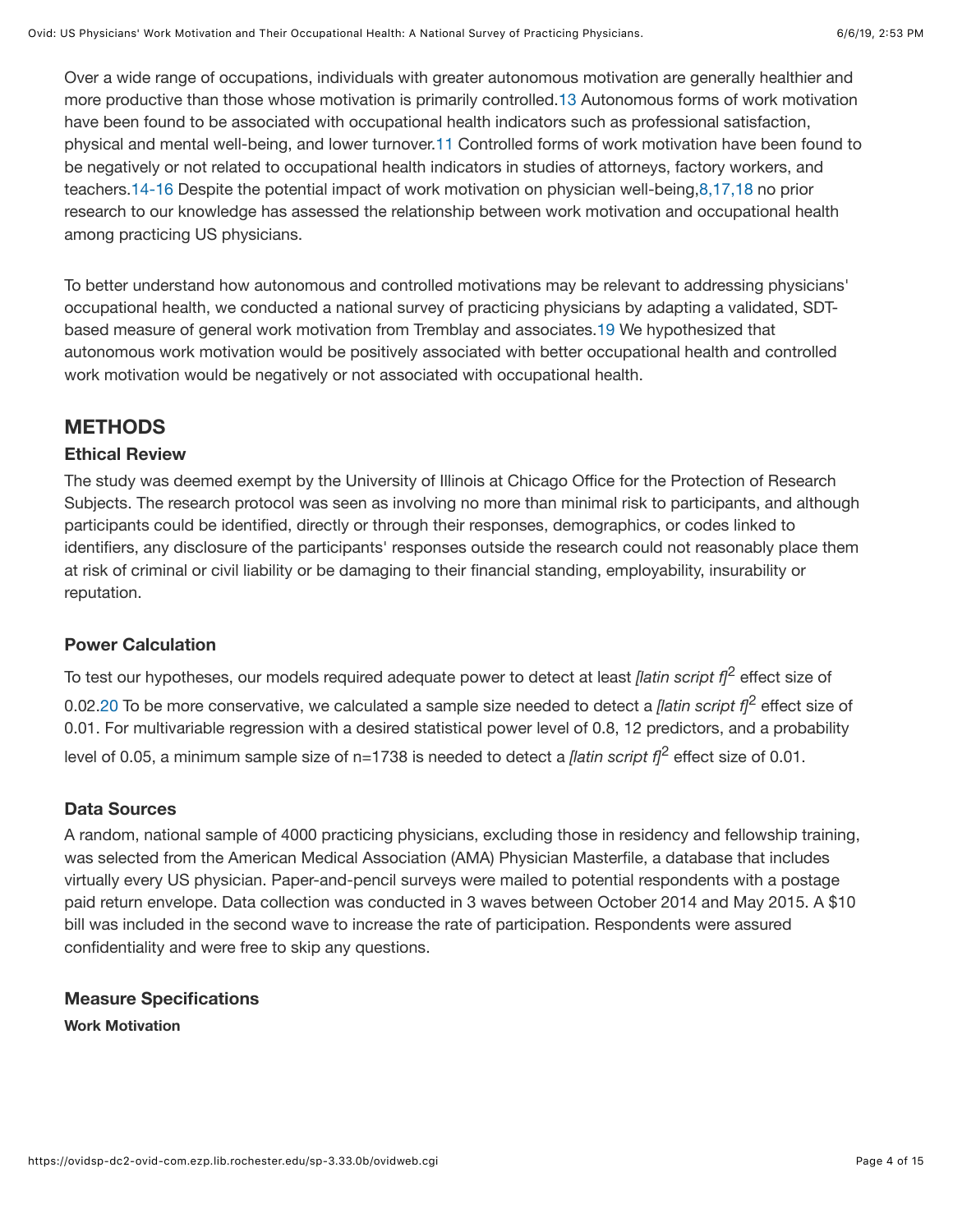<span id="page-4-0"></span>Published work motivation measures were identified and assessed by a cross-disciplinary panel of 8 experts in medicine, public health, social and health psychology, and medical anthropology. Measures of work motivation considered included general,[21](#page-12-2) and more specialized scales such as prosocial work motivation[.22](#page-12-3) After review, the expert panel selected the Work Extrinsic and Intrinsic Motivation Scale (WEIMS), an 18-item SDT-based measure of work motivation that possessed good content, construct, and criterion validity for our study population.[19](#page-12-0) To further tailor the generic WEIMS for physicians, a series of in-depth cognitive interviews were conducted individually with 13 practicing physicians. On the basis of feedback from the cognitive interviews, the 3 items that comprise the "amotivation" or nonregulation WEIMS subscale (referring to when one is unwilling or unable to act) were dropped because interviewees did not consider amotivation to be relevant for physicians.

Next, a split-sample validation was conducted to further refine the physician tailored WEIMS (P-WEIMS). A random sample of 500 cases was selected from the original dataset as a calibration sample and the remaining cases were set aside as a holdout sample. Confirmatory factor analysis (CFA) was conducted using both the calibration and holdout samples (samples 1 and 2, respectively); results are described in the Appendix.

The resulting 8-items P-WEIMS that were used in this study assessed 2 types of work motivation: autonomous (intrinsic and integrated), and controlled (introjected and external). We conducted analyses using both, the 2 superordinate subscales and the 4 subordinate subscales. Items, means, and SDs are reported in [Table 1](https://ovidsp-dc2-ovid-com.ezp.lib.rochester.edu/sp-3.33.0b/ovidweb.cgi#TT1).

| <b>Motivation Subscale</b> | Mean (SD)                                                                           | Subscale Item                                                                                                                                                                                                                          |
|----------------------------|-------------------------------------------------------------------------------------|----------------------------------------------------------------------------------------------------------------------------------------------------------------------------------------------------------------------------------------|
| Intrinsic                  | 5.87 (0.96)                                                                         | Because I derive much pleasure from learning new things                                                                                                                                                                                |
| Intrinsic                  | 5.79 (1.06)                                                                         | For the satisfaction I experience from taking on interesting challenges                                                                                                                                                                |
| Integrated                 | 5.83 (1.13)                                                                         | Because it has become a fundamental part of who I am                                                                                                                                                                                   |
| Integrated                 | 5.73 (1.10)                                                                         | Because this work is a part of my life                                                                                                                                                                                                 |
| Introjected                | 4.78 (1.69)                                                                         | Because I want to succeed in this work, if not I would be very ashamed of myself                                                                                                                                                       |
| Introjected                | 5.48 (1.36)                                                                         | Because I want to be very good at this work, otherwise I would be very disappointed                                                                                                                                                    |
| External                   | 4.33 (1.61)                                                                         | For the income it provides me                                                                                                                                                                                                          |
| External                   | 5.19 (1.25)                                                                         | Because it allows me to earn money                                                                                                                                                                                                     |
|                            | P-WEIMS indicates physician tailored Work Extrinsic and Intrinsic Motivation Scale. | Study participants were prompted to respond to motivation items with: "Why do you do your work providing patient care?"<br>We used a 7-point Likert scale with response options ranging from "very true of me" to "very untrue of me." |

| TABLE 1 The 8-item Physician Extrinsic Intrinsic Work Motivation Scale (P-WEIMS) |  |  |  |  |
|----------------------------------------------------------------------------------|--|--|--|--|
|----------------------------------------------------------------------------------|--|--|--|--|

#### **Occupational Health**

<span id="page-4-1"></span>Occupational health indicators that were selected for this study were informed by published research identifying decline among US physicians on various facets of occupational health and SDT-guided research assessing the relationship between worker motivation and well-being[.10,23](#page-11-2) The 6 indicators selected were: general health status, depression risk, burnout (specifically, emotional exhaustion), job satisfaction, intentions to leave current practice, and intentions to leave medicine entirely.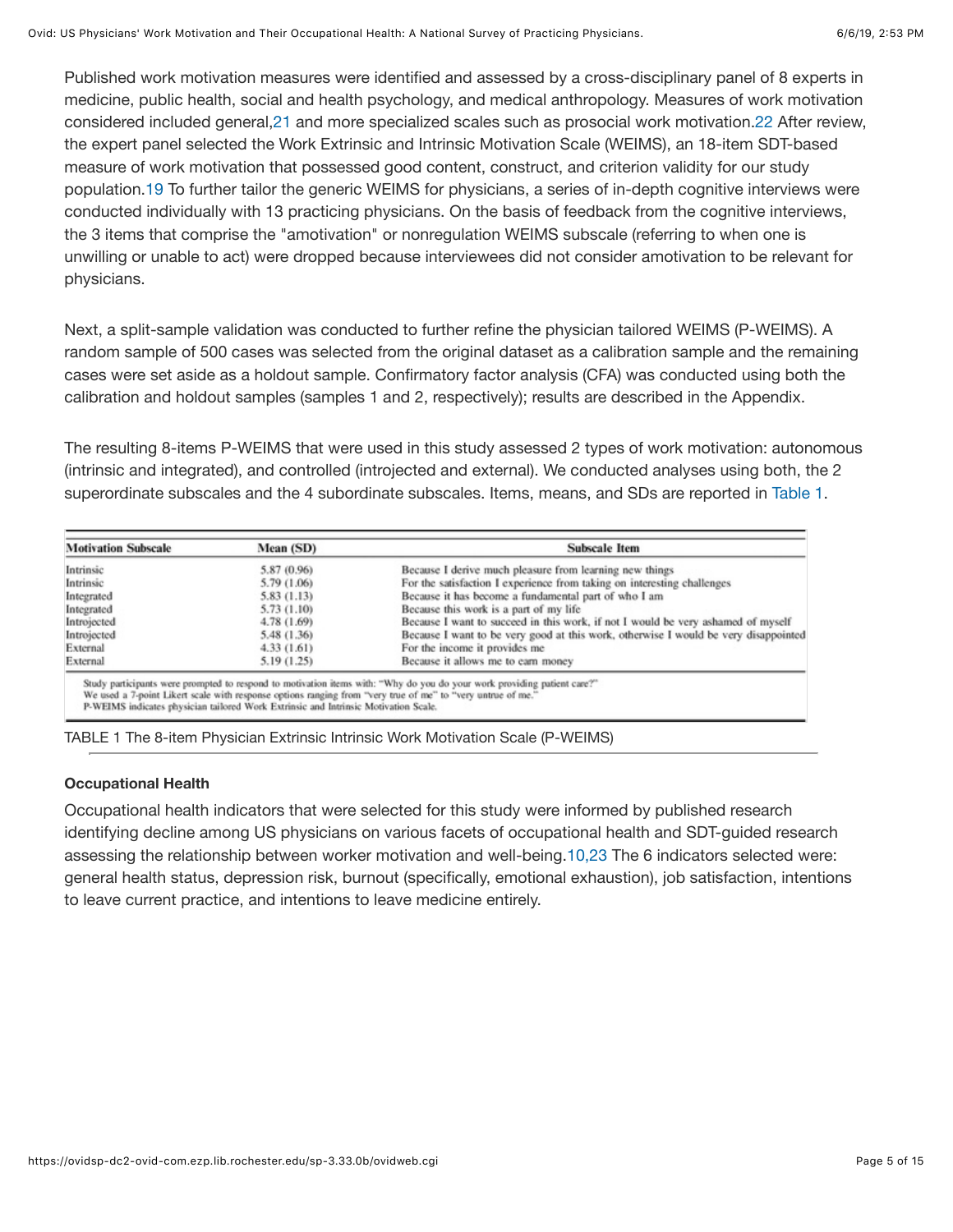<span id="page-5-0"></span>Overall health status was measured using a single item from the 36-item Short Form Health Survey: In general, how would you rate your health?[24](#page-12-4) Depression risk was measured using the 2-item Patient Health Questionnaire, a validated depression screener that inquires about how frequently an individual has experienced depressed mood and anhedonia over the past 2 weeks.[25](#page-12-5) Physician burnout was assessed using a validated single-item measure.[26](#page-12-6) This measure of burnout correlates strongly (*r*=0.64, *P<*0.0001) with the Maslach Burnout Inventory emotional exhaustion subscale. Another single-item measure was used to assess job satisfaction.[27](#page-12-7) Separate items were used to assess intent to leave current practice within 2 years, and intent to leave medicine as a profession within 2 years[.27](#page-12-7)

#### **Respondent Characteristics**

Age, sex, and race/ethnicity were derived from the AMA Physician Masterfile.

#### **Statistical Analysis**

#### **Multivariable Models**

We constructed a series of multivariable regression models to determine associations between physician work motivation and indicators of general health, depression risk, burnout, job satisfaction, and turnover intention. Covariates in all models included physician age, sex, race, and ethnicity. To adjust for the possibility of response bias, we included receipt of \$10 incentive to encourage response to survey as a covariate. Consistent with past research and SDT's premise that autonomous and controlled forms of motivation are dynamically related, we regressed occupational health onto autonomous and controlled forms of motivation simultaneously (thereby controlling for one another). The first multivariable regression model regressed physicians' general health onto the autonomous motivation (the average of intrinsic and integrated regulations) and controlled motivation (the average of introjected and external regulations) subscales. The next multivariable models sequentially replaced general health with depression risk, burnout, job satisfaction, and turnover intention. We also ran multivariable regression models replacing the 2 superordinate motivation subscales with the 4 subordinate regulation subscales (intrinsic, integrated, introjected, and external regulation).

### **RESULTS**

### **Sample Characteristics**

Subsequent to the survey mailings, 411 physicians were found to be study ineligible [no longer practicing medicine (71), no longer at the clinical practice on record (54), or survey was returned as undeliverable (286)], and were excluded, bringing the final sample to 3589. From this sample, 2247 physicians provided data for the primary independent variable of interest, that is, the P-WEIMS, for a response rate of 63%.

The mean age of physicians in the sample was 52.3 years (SD=11.3); 68% of respondents were male; 56% were White, 15% Asian, 5% Hispanic or Latino, 4% Black or African American, 2% other, and 19% were listed as "unknown." Compared with nonrespondents nonwhite physicians responded less frequently than white physicians but no other differences were observed. Sample characteristics are summarized in [Table 2](https://ovidsp-dc2-ovid-com.ezp.lib.rochester.edu/sp-3.33.0b/ovidweb.cgi#TT2).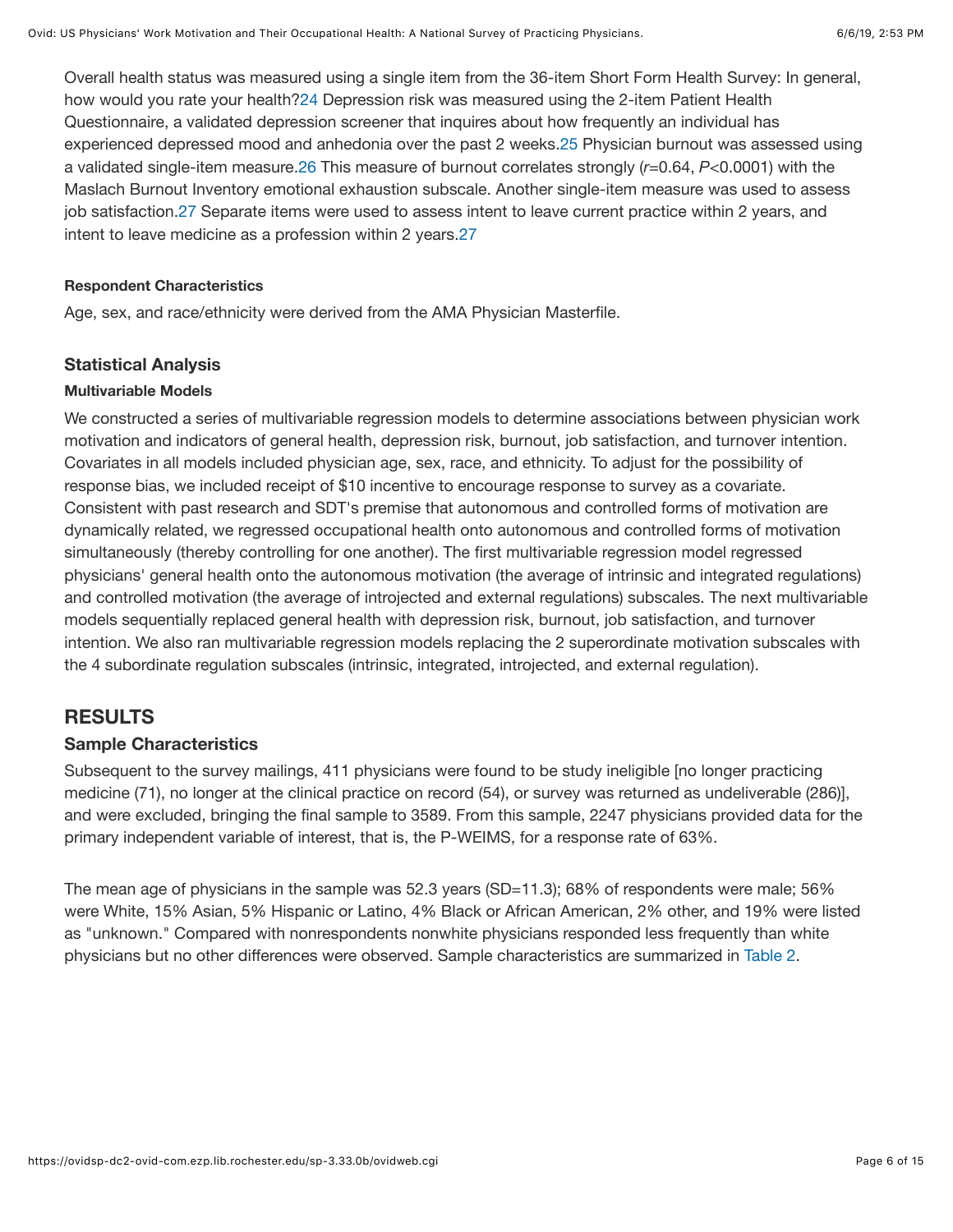|                           | <b>Overall Sample</b><br>$(N = 3589)$ [n $(\%)$ ] | Nonrespondents<br>$(N = 1342)$ [n $(\%)$ ] | <b>Respondents</b><br>$(N = 2247)$ [n $(\%)$ ] | $P(\chi^2)$ | <b>Split Sample 1</b><br>$(N = 500)$ [n $(\%)$ ] | <b>Split Sample 2</b><br>$(N = 1747)$ [n $(\%)$ ] |
|---------------------------|---------------------------------------------------|--------------------------------------------|------------------------------------------------|-------------|--------------------------------------------------|---------------------------------------------------|
| Age [mean (SD)]           | 52.3 (11.3)                                       | 52.3 (11.5)                                | 52.6 (11.2)                                    | $0.526*$    | 51.5 (11.5)                                      | 51.1 (11.4)                                       |
| Sex                       |                                                   |                                            |                                                |             |                                                  |                                                   |
| Female                    | 1142 (32)                                         | 419 (31)                                   | 729 (32)                                       | 0.299       | 144 (29)                                         | 585 (33)                                          |
| Male                      | 2447 (68)                                         | 929 (69)                                   | 1518 (68)                                      |             | 356 (71)                                         | 1162 (67)                                         |
| Race/ethnicity            |                                                   |                                            |                                                |             |                                                  |                                                   |
| Asian                     | 490 (14)                                          | 195 (15)                                   | 295 (13)                                       |             | 79 (16)                                          | 216(12)                                           |
| Black/African<br>American | 138(4)                                            | 63(5)                                      | 75(3)                                          |             | 19(4)                                            | 56(3)                                             |
| Hispanic or<br>Latino     | 193(5)                                            | 77(6)                                      | 116(5)                                         | < 0.001     | 31(6)                                            | 85(5)                                             |
| White                     | 2024 (56)                                         | 692 (52)                                   | 1332 (59)                                      |             | 273 (55)                                         | 1059 (61)                                         |
| Other <sup>7</sup>        | 69(2)                                             | 24(2)                                      | 45(2)                                          |             | 5(1)                                             | 40(2)                                             |
| Unknown                   | 675 (19)                                          | 291 (22)                                   | 384 (17)                                       |             | 93 (19)                                          | 291 (17)                                          |

TABLE 2 Characteristics of Physicians who Received a Mail Survey: Respondents and Nonrespondents

### **Work Motivation and Occupational Health**

Zero order correlations were calculated between all 4 P-WEIMS subscales and all 6 occupational health indicators: (1) physician self-reported overall health, (2) depression risk, (3) professional burnout, (4) satisfaction with current work, (5) intention to leave current practice within the next 2 years, and (6) intention to leave medicine altogether within 2 years. The overall pattern of associations between autonomous work motivation (intrinsic and integrated regulations) and occupational health outcomes were consistent [\(Table 3](https://ovidsp-dc2-ovid-com.ezp.lib.rochester.edu/sp-3.33.0b/ovidweb.cgi#TT3)). The pattern across all 6 indicators was consistent with our hypotheses. Autonomous work motivation was significantly correlated with all 6 indicators of occupational health (and in the anticipated directions); controlled work motivation was not significantly related to 5 indicators, and was positively (though weakly) correlated with depression risk (*r*=0.05, *P<*0.05).

|                                 | <b>Occupational Health Indicators</b> |                                            |                                |                                          |                                       |                                       |  |
|---------------------------------|---------------------------------------|--------------------------------------------|--------------------------------|------------------------------------------|---------------------------------------|---------------------------------------|--|
|                                 | <b>General Health</b><br>$(N = 1743)$ | <b>Depression Risk</b><br>$(N = 1743)^{t}$ | <b>Burnout</b><br>$(N = 1747)$ | <b>Work Satisfaction</b><br>$(N = 1739)$ | <b>Leave Practice</b><br>$(N = 1747)$ | <b>Leave Medicine</b><br>$(N = 1747)$ |  |
| Mean (SD)                       | 1.85 (0.88)                           | 6.5%                                       | 3.84 (0.99)                    | 3.75(1.15)                               | 3.88 (1.30)                           | 4.23(1.28)                            |  |
| P-WEIMS subordinate subscales   |                                       |                                            |                                |                                          |                                       |                                       |  |
| Intrinsic regulation            | $0.12***$                             | $-0.14***$                                 | $-0.19***$                     | $0.23***$                                | $-0.09***$                            | $-0.06$ *                             |  |
| Integrated regulation           | $0.51*$                               | $-0.11***$                                 | $-0.20***$                     | $0.25***$                                | $-0.14***$                            | $-0.10***$                            |  |
| Introjected regulation          | $-0.02$                               | $0.06*$                                    | 0.01                           | $0.07**$                                 | 0.02                                  | 0.01                                  |  |
| External regulation             | 0.03                                  | 0.02                                       | 0.03                           | $-0.01$                                  | $-0.03$                               | 0.03                                  |  |
| P-WEIMS superordinate subscales |                                       |                                            |                                |                                          |                                       |                                       |  |
| <b>Autonomous</b><br>motivation | $0.09***$                             | $-0.14***$                                 | $-0.22***$                     | $0.27***$                                | $-0.13***$                            | $-0.09***$                            |  |
| Controlled<br>motivation        | 0.01                                  | $0.05*$                                    | 0.02                           | 0.04                                     | $-0.01$                               | $-0.01$                               |  |

Participants with depression risk score  $\geq$  3 were classified as depressed.

P-WEIMS indicates physician tailored Work Extrinsic and Intrinsic Motivation Scale.

 $^{*}P < 0.05$ .  $* p < 0.01$ 

 $***P<0.001$ .

TABLE 3 Correlations Between P-WEIMS Subscales and 6 Indicators of Physicians' Occupational Health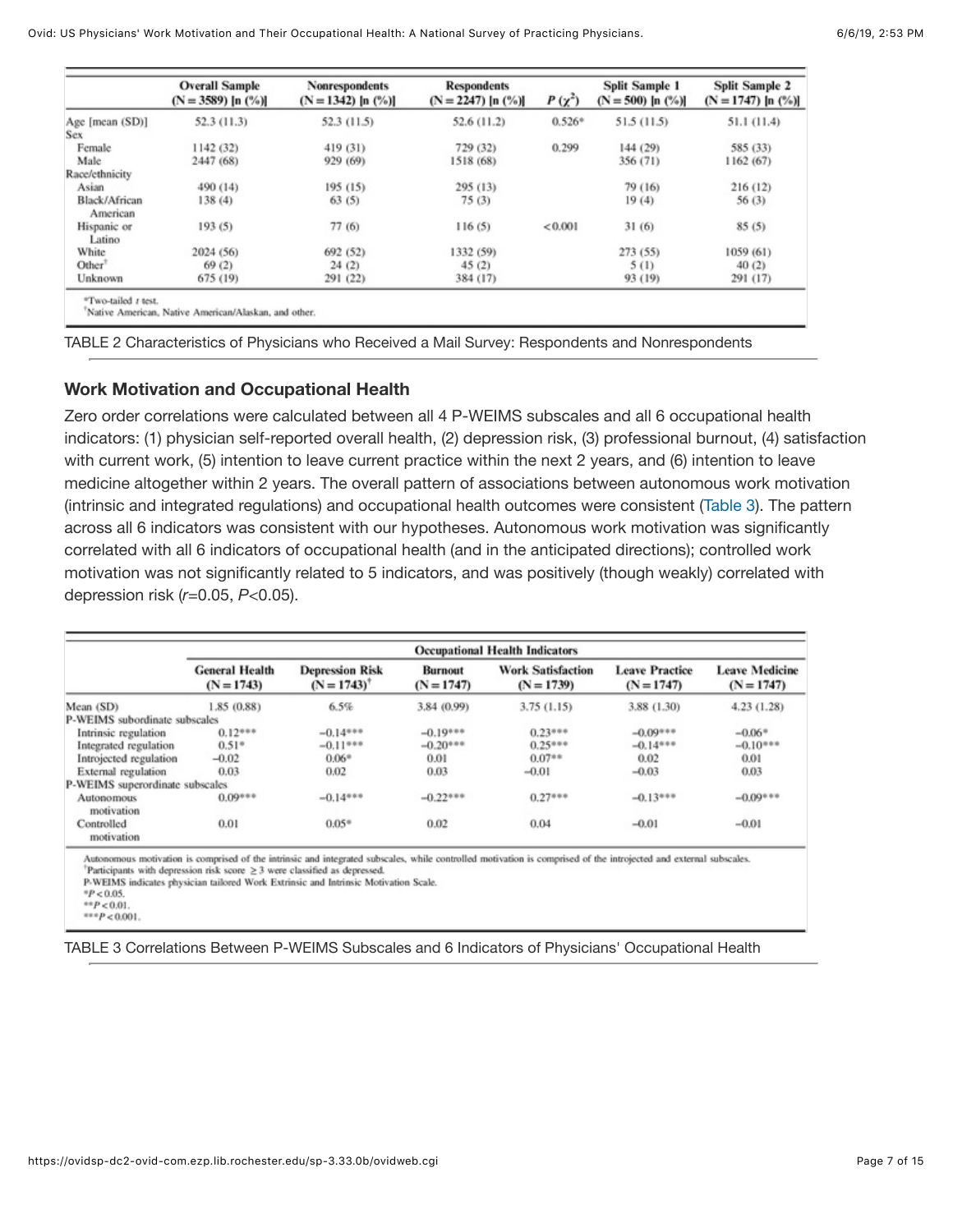Findings from the multivariable models regression, the 6 different indicators of occupational health onto the 2 superordinate motivation variables, autonomous motivation, and controlled motivation, are summarized in [Table 4](https://ovidsp-dc2-ovid-com.ezp.lib.rochester.edu/sp-3.33.0b/ovidweb.cgi#TT4). As predicted, autonomous work motivation was found to be positively associated with better occupational health across all 6 indicators. By contrast, controlled work motivation was negatively associated with 3 of the occupational health indicators: depression risk (reversed scored), burnout (reverse scored), and work satisfaction. As expected, age was inversely related to general health, and positively related to intentions to leave their practice and to leave medicine; however, age was negatively related to burnout ([beta]=-0.07, *P<*0.01). In terms of percentage of variance accounted for, the superordinate indicators of work motivation models explained the most variance in intentions to leave medicine (16.6%), followed by work satisfaction (8.3%), intentions to leave practice (8.1%), burnout (7.8%), depression risk (3.4%), and general health (3.4%).

|                        |                          | <b>General Health</b> |            |                             | <b>Depression Risk</b> |             |                        | <b>Burnout</b> |             |
|------------------------|--------------------------|-----------------------|------------|-----------------------------|------------------------|-------------|------------------------|----------------|-------------|
| <b>Variables</b>       | в                        | SE B                  | β          | B                           | SE B                   | β           | B                      | SE B           | β           |
| Model 1                |                          |                       |            |                             |                        |             |                        |                |             |
| Autonomous motivation  | 0.142                    | 0.030                 | $0.122***$ | $-0.200$                    | 0.029                  | $-0.173***$ | $-0.287$               | 0.029          | $-0.245***$ |
| Controlled motivation  | $-0.025$                 | 0.025                 | $-0.025$   | 0.107                       | 0.025                  | $0.110***$  | 0.114                  | 0.024          | $0.115***$  |
| $R^2$                  | 0.034                    |                       |            | 0.034                       |                        |             | 0.078                  |                |             |
| F                      | $6.138_{10.1723}$ ***    |                       |            | 5.95610,1716 <sup>***</sup> |                        |             | $14.473_{10,1718}$ *** |                |             |
| Model 2                |                          |                       |            |                             |                        |             |                        |                |             |
| Intrinsic regulation   | 0.151                    | 0.032                 | $0.138***$ | $-0.144$                    | 0.031                  | $-0.133***$ | $-0.138$               | 0.031          | $-0.125***$ |
| Integrated regulation  | 0.02                     | 0.03                  | 0.021      | $-0.086$                    | 0.03                   | $-0.089**$  | $-0.166$               | 0.029          | $-0.17***$  |
| Introjected regulation | $-0.047$                 | 0.019                 | $-0.064*$  | 0.098                       | 0.019                  | $0.136***$  | 0.09                   | 0.019          | $0.123***$  |
| External regulation    | 0.025                    | 0.019                 | 0.033      | 0.009                       | 0.018                  | 0.012       | 0.027                  | 0.018          | 0.035       |
| $\frac{R^2}{F}$        | 0.042                    |                       |            | 0.040                       |                        |             | 0.080                  |                |             |
|                        | $6.293_{12,1721}$ ***    |                       |            | $5.968_{12.1714}$ ***       |                        |             | $12.50_{12,1716}$ ***  |                |             |
|                        | <b>Work Satisfaction</b> |                       |            | <b>Leave Practice</b>       |                        |             | <b>Leave Medicine</b>  |                |             |
| Model 1                |                          |                       |            |                             |                        |             |                        |                |             |
| Autonomous motivation  | 0.345                    | 0.029                 | $0.291***$ | $-0.221$                    | 0.029                  | $-0.188***$ | $-0.195$               | 0.028          | $-0.164***$ |
| Controlled motivation  | $-0.06$                  | 0.025                 | $-0.06**$  | 0.045                       | 0.025                  | 0.045       | 0.021                  | 0.024          | 0.021       |
| $R^2$                  | 0.083                    |                       |            | 0.081                       |                        |             | 0.166                  |                |             |
| F                      | $15.653_{10,1720}$ ***   |                       |            | $15.168_{10,1723}$ ***      |                        |             | 34.34610,1722***       |                |             |
| Model 2                |                          |                       |            |                             |                        |             |                        |                |             |
| Intrinsic regulation   | 0.154                    | 0.032                 | $0.138***$ | $-0.03$                     | 0.031                  | $-0.027$    | $-0.023$               | 0.03           | $-0.021$    |
| Integrated regulation  | 0.195                    | 0.03                  | $0.197***$ | $-0.207$                    | 0.029                  | $-0.21***$  | $-0.183$               | 0.028          | $-0.184**$  |
| Introjected regulation | $-0.04$                  | 0.019                 | $-0.055*$  | 0.069                       | 0.019                  | $0.094***$  | 0.047                  | 0.018          | $0.064*$    |
| External regulation    | $-0.022$                 | 0.019                 | $-0.028$   | $-0.016$                    | 0.018                  | $-0.02$     | $-0.019$               | 0.018          | $-0.024$    |
| $R^2$                  | 0.084                    |                       |            | 0.091                       |                        |             | 0.173                  |                |             |
| F                      | $13.114_{12,1718}$ ***   |                       |            | $14.320_{12,1721}$ ***      |                        |             | $30.058_{12,1720}$ *** |                |             |

Autonomous motivation is comprised of the intrinsic and integrated subscales, while controlled motivation is comprised of the introjected and external subscales. Both models were adjusted for race (White vs. non-White, Asian vs. non-Asian, Black vs. non-Black, others vs. non-other), ethnicity (Hispanic vs. non-Hispanic), incentive for participation received (yes or no), age, and sex.  $^{*}P < 0.05$ .  $*$  $P$  < 0.01.

 $***P<0.001$ .

TABLE 4 Physicians' Work Motivation Predicting 6 Indicators of Physician Occupational Health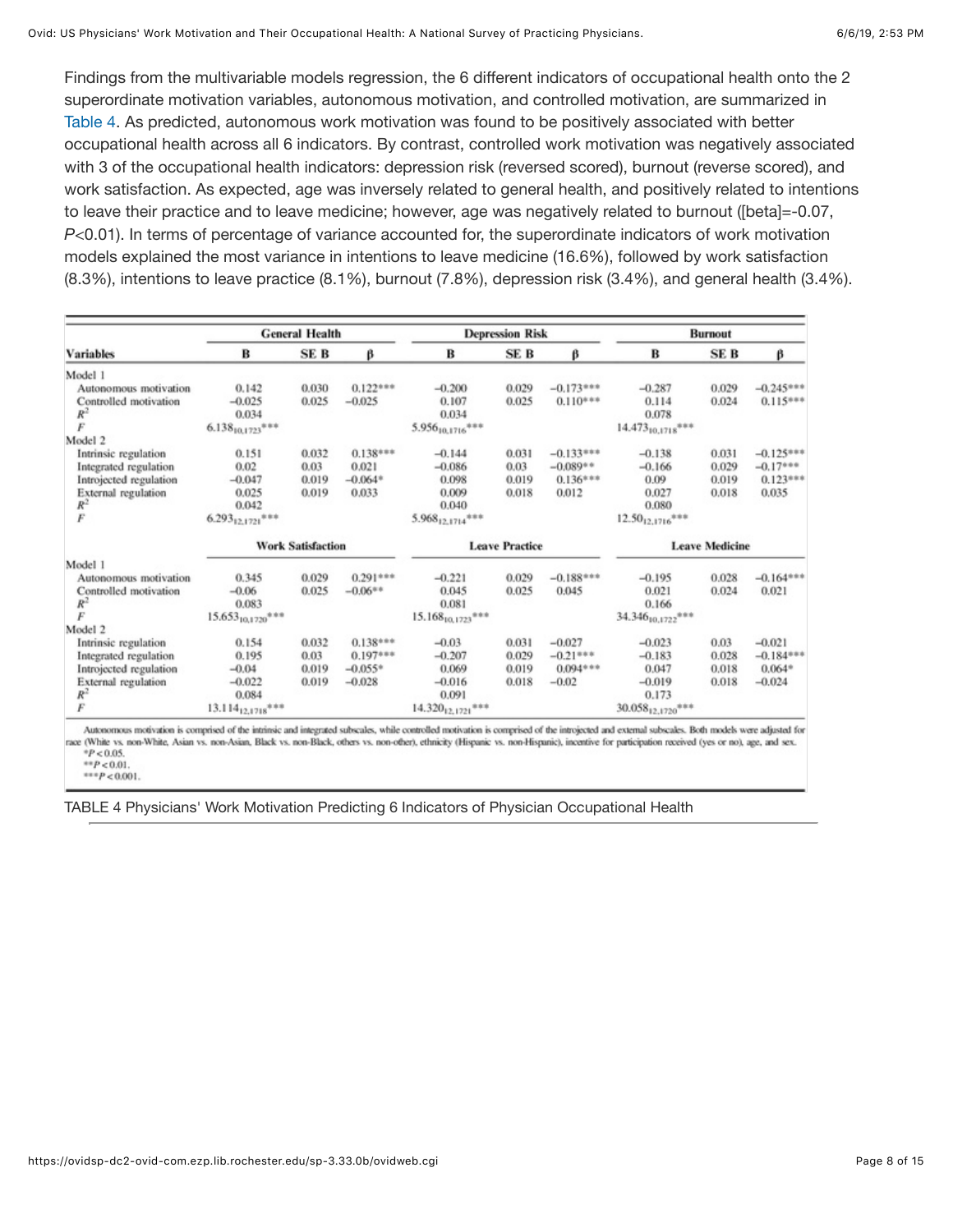Findings from the parallel set of multivariable models regression, the 6 different indicators of occupational health onto the 4 subordinate motivation variables (intrinsic, integrated, introjected, and external regulation) are summarized in [Table 4](https://ovidsp-dc2-ovid-com.ezp.lib.rochester.edu/sp-3.33.0b/ovidweb.cgi#TT4). As expected, the pattern of results was consistent with predictions and the first set of models using the 2 superordinate motivation variables. In terms of percentage of variance accounted for, the more nuanced, subordinate indicators of work regulation models explained the most variance in intentions to leave medicine (17.3%), followed by intentions to leave practice (9.1%), work satisfaction (8.4%), burnout (8.0%), general health (4.2%), and depression risk (4.0%). The 2 forms of autonomous motivation, intrinsic and integrated regulation, were most consistently associated with occupational health indicators, and as predicted, in a uniformly positive direction. Intrinsic regulation was positively associated with general health and work satisfaction, and negatively associated with depression risk and burnout. Integrated regulation was positively associated with work satisfaction, and negatively associated with depression risk, burnout, intentions to leave practice, and intentions to leave medicine. Introjected regulation was positively associated with depression risk, burnout, intentions to leave practice, and intentions to leave medicine, and negatively associated with general health and work satisfaction. External regulation was not significantly related to any of the 6 indicators of occupational health.

### **DISCUSSION**

Overall, our study results offered empirical support for the main research hypotheses. Higher autonomous motivation (as measured by intrinsic and integrated regulation) was found to be associated with better overall health, lower risk for depression, decreased burnout, increased work satisfaction, and lower intent to leave current practice or medicine entirely. In contrast, higher controlled motivation (as measured by introjected regulation) was found to be associated with lower overall health, greater risk for depression, increased burnout, decreased work satisfaction, and higher intent to leave current practice or medicine entirely. Controlled motivation (as measured by external regulation) was not significantly associated with any of the 6 occupational health indicators assessed in our study.

<span id="page-8-0"></span>These findings are relevant in light of ongoing transformation in the way health care is organized and paid for in the United States Historically, most physicians owned their clinical practices, but 2016 marked the first time that the majority of physicians did not.[28](#page-12-8) Today, more physicians are employees as increasing number of clinical practices are purchased by hospitals and other traditional health care entities. More recently, unconventional actors such as private equity and venture capital firms have entered the marketplace and begun to purchase physician practices.[29](#page-12-9) Significant changes in practice ownership structures have raised concerns about potential conflicts of values and priorities between health care employers (especially if they are driven by short-term profit maximization) and their physician employees. As we found in this study, physicians who consider their work as a fundamental part of who they are as professionals reported better occupational health. Most physicians view the practice of medicine as a calling and a life commitment to help those in need[.30](#page-13-0) Therefore, a work environment and culture that does not adequately support physicians' professional values may create moral and psychological distress or the stress that occurs when institutional constraints make it difficult for one to do what one believes is the right thing to do.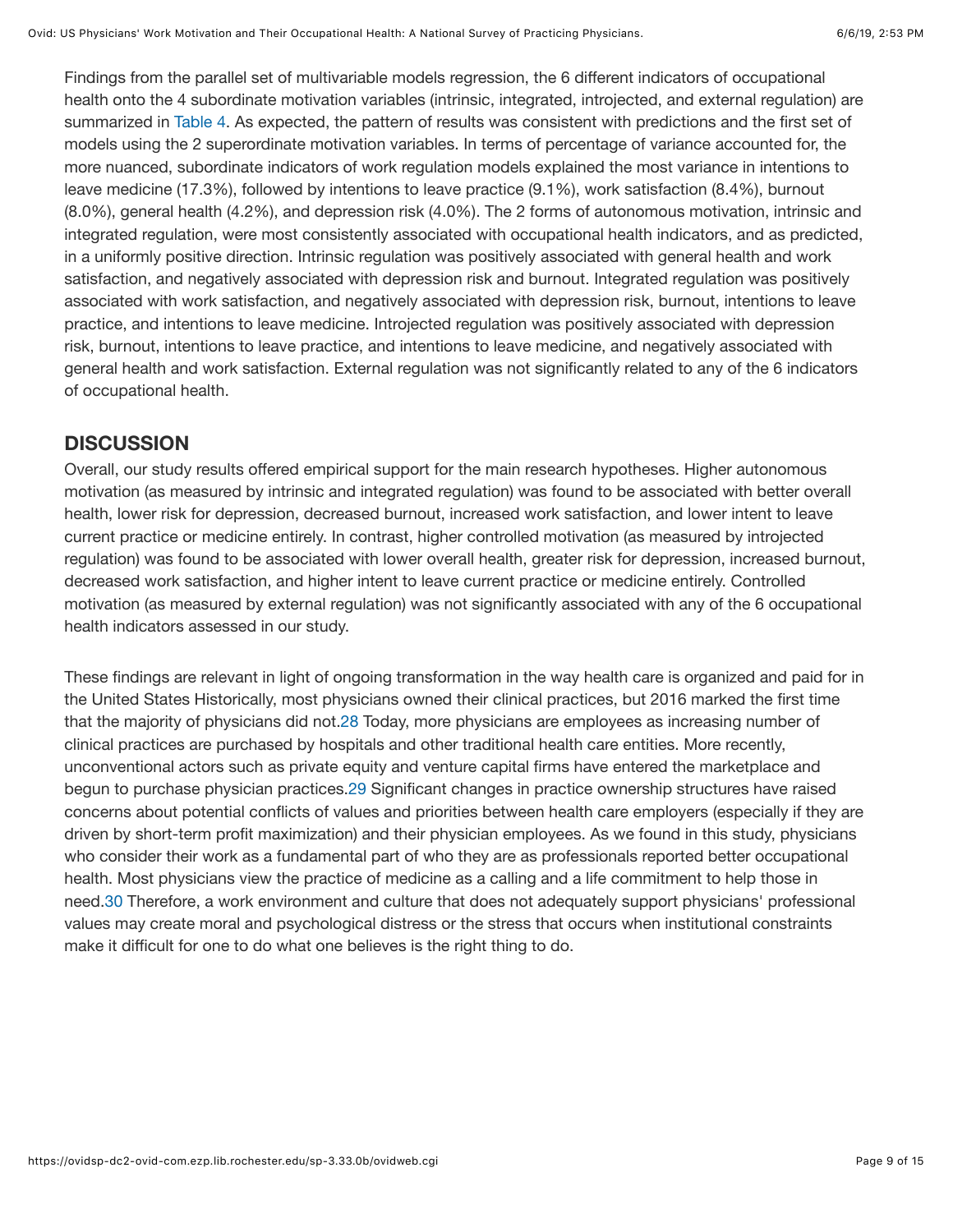<span id="page-9-0"></span>Physicians who derived pleasure from learning new things and taking on interesting challenges at work were also found to report better occupational health. Studies on how physicians allocate their time at work have revealed that a large percentage of their time is spent on tasks such as medical documentation and insurance paperwork. For every hour per day physicians provide direct face-to-face patient care, nearly 2 additional hours are spent on more mundane and less interesting tasks such as medical record keeping and desk work.[31](#page-13-1) In light of these time allocation findings, health care delivery organizations that improve workflow processes (eg, previsit laboratory testing, medical scribes, and bundled prescription renewal) and enhance direct engagement with patients may contribute to higher physician work satisfaction and lower burnout. Sustaining such a highly educated workforce is important because replacing physicians who leave their practice or medicine can entail substantial cost. Studies have revealed that the cost of replacing a physician can be 2-3 times a physician's annual salary or upwards of a million dollars[.32](#page-13-2) Therefore, health care delivery organizations that foster physician autonomous motivation may be doing the smart thing from an economic standpoint.

As regards to controlled motivation, we found that physicians' sense of disappointment and shame in not being able to do their work well reported poorer occupational health. This finding may not be particularly surprising, but given the high prevalence of depression and suicide among practicing physicians, leaders of health care delivery organizations should focus on creating work environments that support physicians' aspiration to provide the best possible care for their patients. In contrast, we did not find any significant association between motivation to work for financial remuneration and any of the 6 occupational health indicators. Upon initial consideration, this finding seems somewhat surprising. Research has shown that income has a positive relationship with happiness or life satisfaction, but the relationship is not a perfectly linear one. As income increases, its added contribution to life satisfaction becomes smaller. The impact of additional income is greatest among those who have little money, and thus, the occupational health of physicians who are among the highest income earners is less likely to be tied to money.

One important implication concerns what not to do; interventions designed to increase controlled motivation (eg, promoting greater external regulation with financial incentives) may be ineffectual at improving physicians' occupational health[.10,14,19,22,23](#page-11-2) In fact, our data suggest that decreasing the salience of extrinsic incentives may improve occupational health. These findings support creating and testing strategies that involve increasing autonomous motivation (ie, intrinsic and integrated forms of work regulation) or decreasing controlled motivation to determine if these changes enhance physician occupational health.

<span id="page-9-1"></span>Our study had several limitations. First, the cross-sectional study design does not allow determination of the direction of relations between variables or to assess causality. That said, we can point to prior experimental and longitudinal studies in a variety of contexts that have causally linked differentiated forms of worker motivation to occupational health.[10,12,33](#page-11-2) Second, although the response rate for this national sample was good, the respondent group had a lower percentage of minority physicians than the nonrespondent group which may limit the generalizability of our results to the overall population of US physicians. Third, this study relied on physician self-reports. That being said, occupational health indicators such as risk for depression and intent to leave current practice correlates with actual psychiatric symptoms [24](#page-12-4) and departures[,34](#page-13-3) respectively.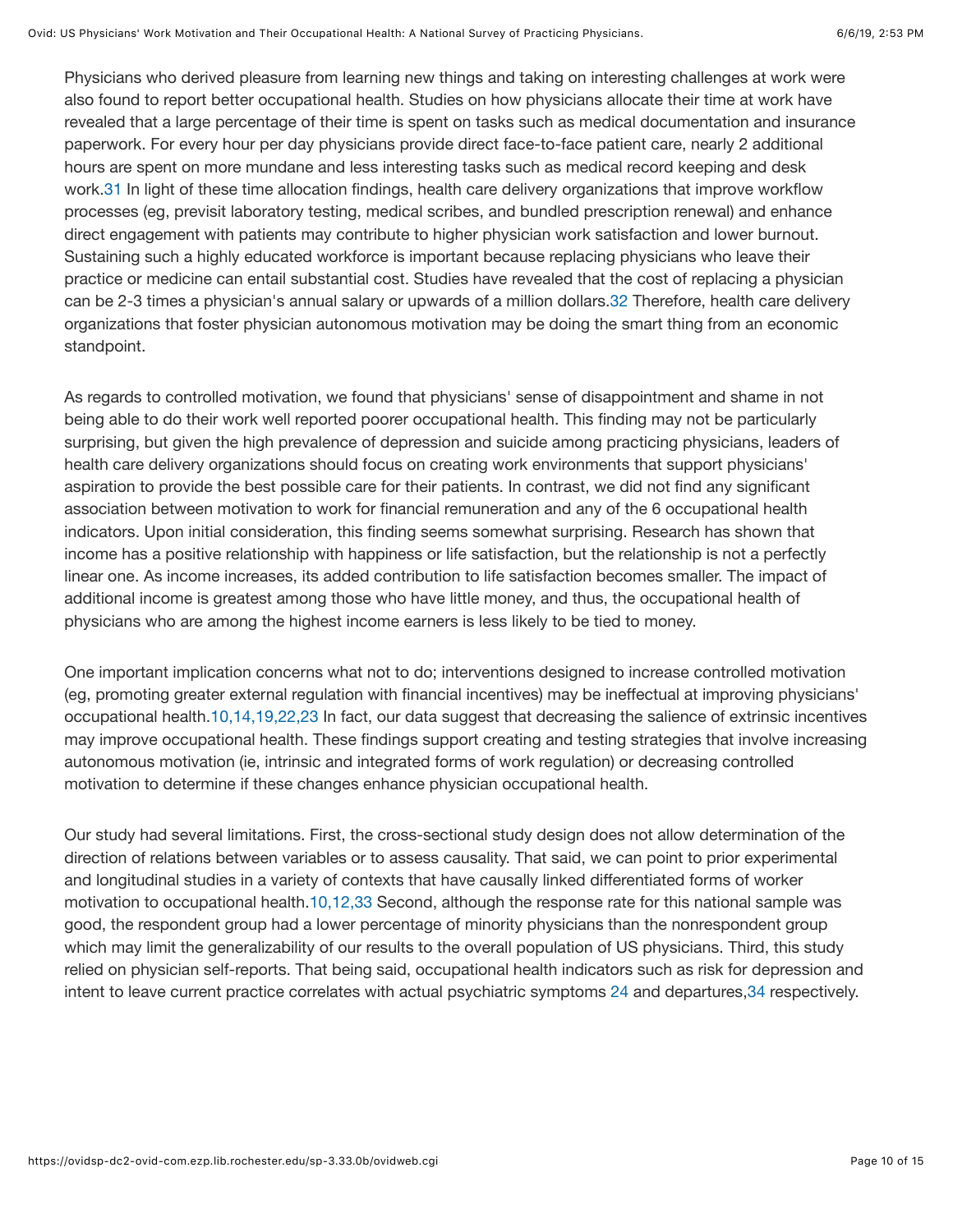Physicians' occupational health has been declining, and this development has negative ramifications for physicians, patients, and the health care system at large. This study advances our understanding of this important issue by demonstrating that autonomous forms of work motivation were consistently and positively associated with physicians' occupational health, while controlled work motivation was not. As the US health care system changes in response to market forces and societal expectations, studies of interventions that enhance physicians' autonomous motivation are called for. Enhancing autonomous motivation may be more effective than those intended to reduce controlled motivation for improving physician occupational health, and ultimately the health of their patients.

### **ACKNOWLEDGMENTS**

The authors thank members of the expert panel for their help in the development of the physician work motivation measure. Panelists included Elliott Crigger, PhD; Jane Dillon, MD; Barbara Koenig, PhD; Jerry Penso, MD; Michael Tutty, PhD; Modena Wilson, MD, MPH; Scott Wright, MD, MPH; and Matthew Wynia, MD, MPH.

### **APPENDIX: P-WEIMS SPLIT-SAMPLE VALIDATION**

Cases for each sample were randomly selected using the RAND formula in Excel (Microsoft; Redmond, WA). These values were then sorted in descending order and the first 500 cases were selected to be in the calibration sample, while the remaining 1747 cases were retained as the holdout sample. CFA was conducted using both the calibration and holdout samples (Samples 1 and 2, respectively), and hypothesis testing was conducted using the holdout sample only. Confirmatory factor analyses on the 15 items identified at the cognitive interview stage resulted in marginally acceptable fit. To further improve fit, the 3 items loading on the "identified" motivation subscale (refers to doing an activity because one values it, but not to the extent that it has become integrated with other core values), and the item with the lowest factor loading for each of the remaining 4 subscales were dropped, rendering a more parsimonious 8-item scale. Using Sample 1, a second

CFA with the resulting 8-item, 4-factor model rendered a satisfactory fit: [chi]<sup>2</sup><sub>(14, N=500)</sub>=35.62, P<0.001,

( $[chi^2$ /df ratio=2.54; Kline, 1998); Comparative Fit Index=0.98, standardized root mean square residual=0.030, root mean square error of approximation (RMSEA)=0.056, 90% confidence interval RMSEA=0.055-0.074. All items had standardized factor loadings over 0.50 (ranging from 0.59 to 0.99). Each set of 2 indicators also showed mid to high item-to-factor total correlations (>0.80 for each subscale), representing a first indication of

construct validity. Using sample 2, CFA with the 8-item, 4-factor model found satisfactory fit: [chi] $^2$ <sub>(14,</sub>

N=1747)=108.85, *P<*0.001, ([chi]<sup>2</sup>/df ratio=7.78); Comparative Fit Index=0.97, standardized root mean square residual=0.027, RMSEA=0.063, 90% confidence interval RMSEA=0.053-0.075.

### **REFERENCES**

<span id="page-10-0"></span>1. Bodenheimer T, Sinsky C. From triple to quadruple aim: care of the patient requires care of the provider. Ann Fam Med. 2014;12:573-576. [360 Link](https://ovidsp-dc2-ovid-com.ezp.lib.rochester.edu/sp-3.33.0b/ovidweb.cgi?Link+Set+Ref=00005650-201905000-00003%7C01183945_2014_12_573_bodenheimer_quadruple_%7c00005650-201905000-00003%23xpointer%28id%28R1-3%29%29%7c11171027%7chttp%3a%2f%2facs.tx.ovid.com%2facs%2f.5e98edb5a63d18669dda88d205274c554b5fc14a265fc59c8e02585d73659d4ed16a081701a6be8930f313085cf430bc9e533740779117d5f2cdc4d1131a3911ca.gif%7covftdb%7c&P=71&S=HHEDFPPJOKEBGALNIPDKNHOGLOIOAA00&WebLinkReturn=Full+Text%3dL%7cS.sh.32.33%7c0%7c00005650-201905000-00003) | [Bibliographic Links](https://ovidsp-dc2-ovid-com.ezp.lib.rochester.edu/sp-3.33.0b/ovidweb.cgi?Link+Set+Ref=00005650-201905000-00003%7C01183945_2014_12_573_bodenheimer_quadruple_%7c00005650-201905000-00003%23xpointer%28id%28R1-3%29%29%7c60%7c%7covftdb%7c&P=71&S=HHEDFPPJOKEBGALNIPDKNHOGLOIOAA00&WebLinkReturn=Full+Text%3dL%7cS.sh.32.33%7c0%7c00005650-201905000-00003)  $|$  [\[Context Link\]](#page-1-0)

2. Landon BE, Reschovsky JD, Pham HH, et al. Leaving medicine: the consequences of physician dissatisfaction. Med Care. 2006;44:234-242. [Ovid Full Text](https://ovidsp-dc2-ovid-com.ezp.lib.rochester.edu/sp-3.33.0b/ovidweb.cgi?Link+Set+Ref=00005650-201905000-00003%7C00005650_2006_44_234_landon_dissatisfaction_%7c00005650-201905000-00003%23xpointer%28id%28R2-3%29%29%7c10%7c%7covftdb%7c00005650-200603000-00006&P=72&S=HHEDFPPJOKEBGALNIPDKNHOGLOIOAA00&WebLinkReturn=Full+Text%3dL%7cS.sh.32.33%7c0%7c00005650-201905000-00003) | [360 Link](https://ovidsp-dc2-ovid-com.ezp.lib.rochester.edu/sp-3.33.0b/ovidweb.cgi?Link+Set+Ref=00005650-201905000-00003%7C00005650_2006_44_234_landon_dissatisfaction_%7c00005650-201905000-00003%23xpointer%28id%28R2-3%29%29%7c11171027%7chttp%3a%2f%2facs.tx.ovid.com%2facs%2f.5e98edb5a63d18669dda88d205274c554b5fc14a265fc59c8e02585d73659d4ed16a081701a6be8930f313085cf430bc9e533740779117d5f2cdc4d1131a3911ca.gif%7covftdb%7c00005650-200603000-00006&P=72&S=HHEDFPPJOKEBGALNIPDKNHOGLOIOAA00&WebLinkReturn=Full+Text%3dL%7cS.sh.32.33%7c0%7c00005650-201905000-00003) | [Bibliographic Links](https://ovidsp-dc2-ovid-com.ezp.lib.rochester.edu/sp-3.33.0b/ovidweb.cgi?Link+Set+Ref=00005650-201905000-00003%7C00005650_2006_44_234_landon_dissatisfaction_%7c00005650-201905000-00003%23xpointer%28id%28R2-3%29%29%7c60%7c%7covftdb%7c00005650-200603000-00006&P=72&S=HHEDFPPJOKEBGALNIPDKNHOGLOIOAA00&WebLinkReturn=Full+Text%3dL%7cS.sh.32.33%7c0%7c00005650-201905000-00003) | [\[Context Link\]](#page-1-0)

3. Linzer M, Poplau S, Grossman E, et al. A cluster randomized trial of interventions to improve work conditions and clinician burnout in primary care: results from the Healthy Work Place (HWP) study. J Gen Intern Med.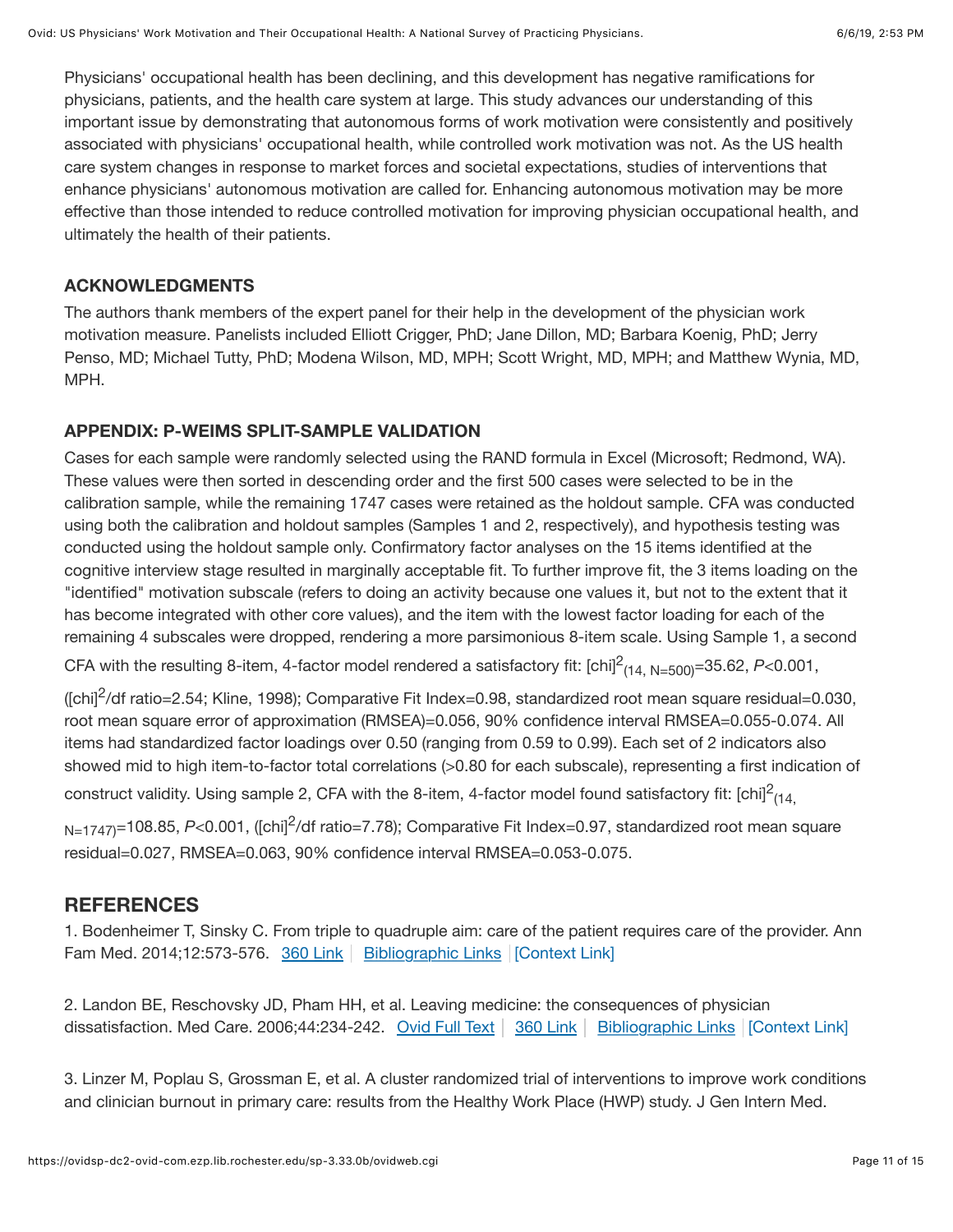2015;30:1105-1111. [360 Link](https://ovidsp-dc2-ovid-com.ezp.lib.rochester.edu/sp-3.33.0b/ovidweb.cgi?Link+Set+Ref=00005650-201905000-00003%7C00005125_2015_30_1105_linzer_interventions_%7c00005650-201905000-00003%23xpointer%28id%28R3-3%29%29%7c11171027%7chttp%3a%2f%2facs.tx.ovid.com%2facs%2f.5e98edb5a63d18669dda88d205274c554b5fc14a265fc59c8e02585d73659d4ed16a081701a6be8930f313085cf430bc9e533740779117d5f2cdc4d1131a3911ca.gif%7covftdb%7c&P=73&S=HHEDFPPJOKEBGALNIPDKNHOGLOIOAA00&WebLinkReturn=Full+Text%3dL%7cS.sh.32.33%7c0%7c00005650-201905000-00003) | [Bibliographic Links](https://ovidsp-dc2-ovid-com.ezp.lib.rochester.edu/sp-3.33.0b/ovidweb.cgi?Link+Set+Ref=00005650-201905000-00003%7C00005125_2015_30_1105_linzer_interventions_%7c00005650-201905000-00003%23xpointer%28id%28R3-3%29%29%7c60%7c%7covftdb%7c&P=73&S=HHEDFPPJOKEBGALNIPDKNHOGLOIOAA00&WebLinkReturn=Full+Text%3dL%7cS.sh.32.33%7c0%7c00005650-201905000-00003) | [\[Context Link\]](#page-1-0)

<span id="page-11-1"></span>4. Sinsky CA, Dyrbye LN, West CP, et al. Professional satisfaction and the career plans of US Physicians. Mayo Clin Proc. 2017;92:1625-1635. [360 Link](https://ovidsp-dc2-ovid-com.ezp.lib.rochester.edu/sp-3.33.0b/ovidweb.cgi?Link+Set+Ref=00005650-201905000-00003%7C00005625_2017_92_1625_sinsky_professional_%7c00005650-201905000-00003%23xpointer%28id%28R4-3%29%29%7c11171027%7chttp%3a%2f%2facs.tx.ovid.com%2facs%2f.5e98edb5a63d18669dda88d205274c554b5fc14a265fc59c8e02585d73659d4ed16a081701a6be8930f313085cf430bc9e533740779117d5f2cdc4d1131a3911ca.gif%7covftdb%7c00005625-201711000-00005&P=74&S=HHEDFPPJOKEBGALNIPDKNHOGLOIOAA00&WebLinkReturn=Full+Text%3dL%7cS.sh.32.33%7c0%7c00005650-201905000-00003) | [Bibliographic Links](https://ovidsp-dc2-ovid-com.ezp.lib.rochester.edu/sp-3.33.0b/ovidweb.cgi?Link+Set+Ref=00005650-201905000-00003%7C00005625_2017_92_1625_sinsky_professional_%7c00005650-201905000-00003%23xpointer%28id%28R4-3%29%29%7c60%7c%7covftdb%7c00005625-201711000-00005&P=74&S=HHEDFPPJOKEBGALNIPDKNHOGLOIOAA00&WebLinkReturn=Full+Text%3dL%7cS.sh.32.33%7c0%7c00005650-201905000-00003)  $|$  [\[Context Link\]](#page-1-0)

5. Shanafelt TD, Boone S, Tan L, et al. Burnout and satisfaction with work-life balance among US physicians relative to the general US population. Arch Intern Med. 2012;172:1377-1385. [360 Link](https://ovidsp-dc2-ovid-com.ezp.lib.rochester.edu/sp-3.33.0b/ovidweb.cgi?Link+Set+Ref=00005650-201905000-00003%7C00000779_2012_172_1377_shanafelt_satisfaction_%7c00005650-201905000-00003%23xpointer%28id%28R5-3%29%29%7c11171027%7chttp%3a%2f%2facs.tx.ovid.com%2facs%2f.5e98edb5a63d18669dda88d205274c554b5fc14a265fc59c8e02585d73659d4ed16a081701a6be8930f313085cf430bc9e533740779117d5f2cdc4d1131a3911ca.gif%7covftdb%7c00000779-201210080-00004&P=75&S=HHEDFPPJOKEBGALNIPDKNHOGLOIOAA00&WebLinkReturn=Full+Text%3dL%7cS.sh.32.33%7c0%7c00005650-201905000-00003) | [Bibliographic Links](https://ovidsp-dc2-ovid-com.ezp.lib.rochester.edu/sp-3.33.0b/ovidweb.cgi?Link+Set+Ref=00005650-201905000-00003%7C00000779_2012_172_1377_shanafelt_satisfaction_%7c00005650-201905000-00003%23xpointer%28id%28R5-3%29%29%7c60%7c%7covftdb%7c00000779-201210080-00004&P=75&S=HHEDFPPJOKEBGALNIPDKNHOGLOIOAA00&WebLinkReturn=Full+Text%3dL%7cS.sh.32.33%7c0%7c00005650-201905000-00003) [\[Context Link\]](#page-1-0)

- <span id="page-11-0"></span>6. Hampton T. Experts address risk of physician suicide. J Am Med Assoc. 2005;294:1189-1191. [360 Link](https://ovidsp-dc2-ovid-com.ezp.lib.rochester.edu/sp-3.33.0b/ovidweb.cgi?Link+Set+Ref=00005650-201905000-00003%7C00005407_2005_294_1189_hampton_physician_%7c00005650-201905000-00003%23xpointer%28id%28R6-3%29%29%7c11171027%7chttp%3a%2f%2facs.tx.ovid.com%2facs%2f.5e98edb5a63d18669dda88d205274c554b5fc14a265fc59c8e02585d73659d4ed16a081701a6be8930f313085cf430bc9e533740779117d5f2cdc4d1131a3911ca.gif%7covftdb%7c00005407-200509140-00004&P=76&S=HHEDFPPJOKEBGALNIPDKNHOGLOIOAA00&WebLinkReturn=Full+Text%3dL%7cS.sh.32.33%7c0%7c00005650-201905000-00003) **[Bibliographic Links](https://ovidsp-dc2-ovid-com.ezp.lib.rochester.edu/sp-3.33.0b/ovidweb.cgi?Link+Set+Ref=00005650-201905000-00003%7C00005407_2005_294_1189_hampton_physician_%7c00005650-201905000-00003%23xpointer%28id%28R6-3%29%29%7c60%7c%7covftdb%7c00005407-200509140-00004&P=76&S=HHEDFPPJOKEBGALNIPDKNHOGLOIOAA00&WebLinkReturn=Full+Text%3dL%7cS.sh.32.33%7c0%7c00005650-201905000-00003) | [\[Context Link\]](#page-1-0)**
- 7. Wible P. Physician Suicide Letters Answered. Eugene, OR; 2016. [\[Context Link\]](#page-1-0)
- <span id="page-11-7"></span>8. Thomas LR, Ripp JA, West CP. Charter on physician well-being. JAMA. 2018;319:1541-1542. [360 Link](https://ovidsp-dc2-ovid-com.ezp.lib.rochester.edu/sp-3.33.0b/ovidweb.cgi?Link+Set+Ref=00005650-201905000-00003%7C00005407_2018_319_1541_thomas_physician_%7c00005650-201905000-00003%23xpointer%28id%28R8-3%29%29%7c11171027%7chttp%3a%2f%2facs.tx.ovid.com%2facs%2f.5e98edb5a63d18669dda88d205274c554b5fc14a265fc59c8e02585d73659d4ed16a081701a6be8930f313085cf430bc9e533740779117d5f2cdc4d1131a3911ca.gif%7covftdb%7c00005407-201804170-00012&P=78&S=HHEDFPPJOKEBGALNIPDKNHOGLOIOAA00&WebLinkReturn=Full+Text%3dL%7cS.sh.32.33%7c0%7c00005650-201905000-00003) [Bibliographic Links](https://ovidsp-dc2-ovid-com.ezp.lib.rochester.edu/sp-3.33.0b/ovidweb.cgi?Link+Set+Ref=00005650-201905000-00003%7C00005407_2018_319_1541_thomas_physician_%7c00005650-201905000-00003%23xpointer%28id%28R8-3%29%29%7c60%7c%7covftdb%7c00005407-201804170-00012&P=78&S=HHEDFPPJOKEBGALNIPDKNHOGLOIOAA00&WebLinkReturn=Full+Text%3dL%7cS.sh.32.33%7c0%7c00005650-201905000-00003) | [\[Context Link\]](#page-1-0)

9. Dall T, West T, Chakrabarti W, et al. The Complexities of Physician Supply and Demand: Projections From 2013 to 2025. Washington, DC: IHS; 2015. [\[Context Link\]](#page-1-0)

<span id="page-11-2"></span>10. Gagne M, ed. The Oxford Handbook of Work Engagement, *Motivation, and Self-Determination Theory*. Oxford , NY: Oxford University Press; 2014. [\[Context Link\]](#page-2-0)

<span id="page-11-5"></span>11. Gagne M, Forest J, Vansteenkiste M, et al. The Multidimensional Work Motivation Scale: validation evidence in seven languages and nine countries. Eur J Work Organ Psychol. 2015;24:178-196. [\[Context Link\]](#page-2-0)

<span id="page-11-3"></span>12. Ryan RM, Deci EL. Self-Determination Theory: Basic Psychological Needs in Motivation, Development, and Wellness. New York: Guilford Press; 2017. [\[Context Link\]](#page-2-0)

<span id="page-11-4"></span>13. Howard J, Gagne M, Morin AJS, et al. Motivation profiles at work: a self-determination theory approach. J Vocat Behav. 2016;95-96:74-89. [360 Link](https://ovidsp-dc2-ovid-com.ezp.lib.rochester.edu/sp-3.33.0b/ovidweb.cgi?Link+Set+Ref=00005650-201905000-00003%7C00001236_2016_95_74_howard_determination_%7c00005650-201905000-00003%23xpointer%28id%28R13-3%29%29%7c11171027%7chttp%3a%2f%2facs.tx.ovid.com%2facs%2f.5e98edb5a63d18669dda88d205274c554b5fc14a265fc59c8e02585d73659d4ed16a081701a6be8930f313085cf430bc9e533740779117d5f2cdc4d1131a3911ca.gif%7covftdb%7c&P=83&S=HHEDFPPJOKEBGALNIPDKNHOGLOIOAA00&WebLinkReturn=Full+Text%3dL%7cS.sh.32.33%7c0%7c00005650-201905000-00003) | [Bibliographic Links](https://ovidsp-dc2-ovid-com.ezp.lib.rochester.edu/sp-3.33.0b/ovidweb.cgi?Link+Set+Ref=00005650-201905000-00003%7C00001236_2016_95_74_howard_determination_%7c00005650-201905000-00003%23xpointer%28id%28R13-3%29%29%7c60%7c%7covftdb%7c&P=83&S=HHEDFPPJOKEBGALNIPDKNHOGLOIOAA00&WebLinkReturn=Full+Text%3dL%7cS.sh.32.33%7c0%7c00005650-201905000-00003)  $|$  [\[Context Link\]](#page-3-0)

<span id="page-11-6"></span>14. Krieger LS, Sheldon KM. What makes lawyers happy? transcending the anecdotes with data from 6200 lawyers. George Wash Law Rev. 2015;83:554. [\[Context Link\]](#page-3-0)

15. Ilardi BC, Leone D, Kasser T, et al. Employee and supervisor ratings of motivation: main effects and discrepancies associated with job satisfaction and adjustment in a factory setting. J Appl Soc Psychol. 1993;23:1789-1805. [360 Link](https://ovidsp-dc2-ovid-com.ezp.lib.rochester.edu/sp-3.33.0b/ovidweb.cgi?Link+Set+Ref=00005650-201905000-00003%7C00001186_1993_23_1789_ilardi_discrepancies_%7c00005650-201905000-00003%23xpointer%28id%28R15-3%29%29%7c11171027%7chttp%3a%2f%2facs.tx.ovid.com%2facs%2f.5e98edb5a63d18669dda88d205274c554b5fc14a265fc59c8e02585d73659d4ed16a081701a6be8930f313085cf430bc9e533740779117d5f2cdc4d1131a3911ca.gif%7covftdb%7c&P=85&S=HHEDFPPJOKEBGALNIPDKNHOGLOIOAA00&WebLinkReturn=Full+Text%3dL%7cS.sh.32.33%7c0%7c00005650-201905000-00003) | [Bibliographic Links](https://ovidsp-dc2-ovid-com.ezp.lib.rochester.edu/sp-3.33.0b/ovidweb.cgi?Link+Set+Ref=00005650-201905000-00003%7C00001186_1993_23_1789_ilardi_discrepancies_%7c00005650-201905000-00003%23xpointer%28id%28R15-3%29%29%7c60%7c%7covftdb%7c&P=85&S=HHEDFPPJOKEBGALNIPDKNHOGLOIOAA00&WebLinkReturn=Full+Text%3dL%7cS.sh.32.33%7c0%7c00005650-201905000-00003) | [\[Context Link\]](#page-3-0)

16. Fernet C, Guay F, Senecal C, et al. Predicting intraindividual changes in teacher burnout: The role of perceived school environment and motivational factors. Teach Teach Educ. 2012;28:514-525. [360 Link](https://ovidsp-dc2-ovid-com.ezp.lib.rochester.edu/sp-3.33.0b/ovidweb.cgi?Link+Set+Ref=00005650-201905000-00003%7C00001378_2012_28_514_fernet_intraindividual_%7c00005650-201905000-00003%23xpointer%28id%28R16-3%29%29%7c11171027%7chttp%3a%2f%2facs.tx.ovid.com%2facs%2f.5e98edb5a63d18669dda88d205274c554b5fc14a265fc59c8e02585d73659d4ed16a081701a6be8930f313085cf430bc9e533740779117d5f2cdc4d1131a3911ca.gif%7covftdb%7c&P=86&S=HHEDFPPJOKEBGALNIPDKNHOGLOIOAA00&WebLinkReturn=Full+Text%3dL%7cS.sh.32.33%7c0%7c00005650-201905000-00003) [Bibliographic Links](https://ovidsp-dc2-ovid-com.ezp.lib.rochester.edu/sp-3.33.0b/ovidweb.cgi?Link+Set+Ref=00005650-201905000-00003%7C00001378_2012_28_514_fernet_intraindividual_%7c00005650-201905000-00003%23xpointer%28id%28R16-3%29%29%7c60%7c%7covftdb%7c&P=86&S=HHEDFPPJOKEBGALNIPDKNHOGLOIOAA00&WebLinkReturn=Full+Text%3dL%7cS.sh.32.33%7c0%7c00005650-201905000-00003) | [\[Context Link\]](#page-3-0)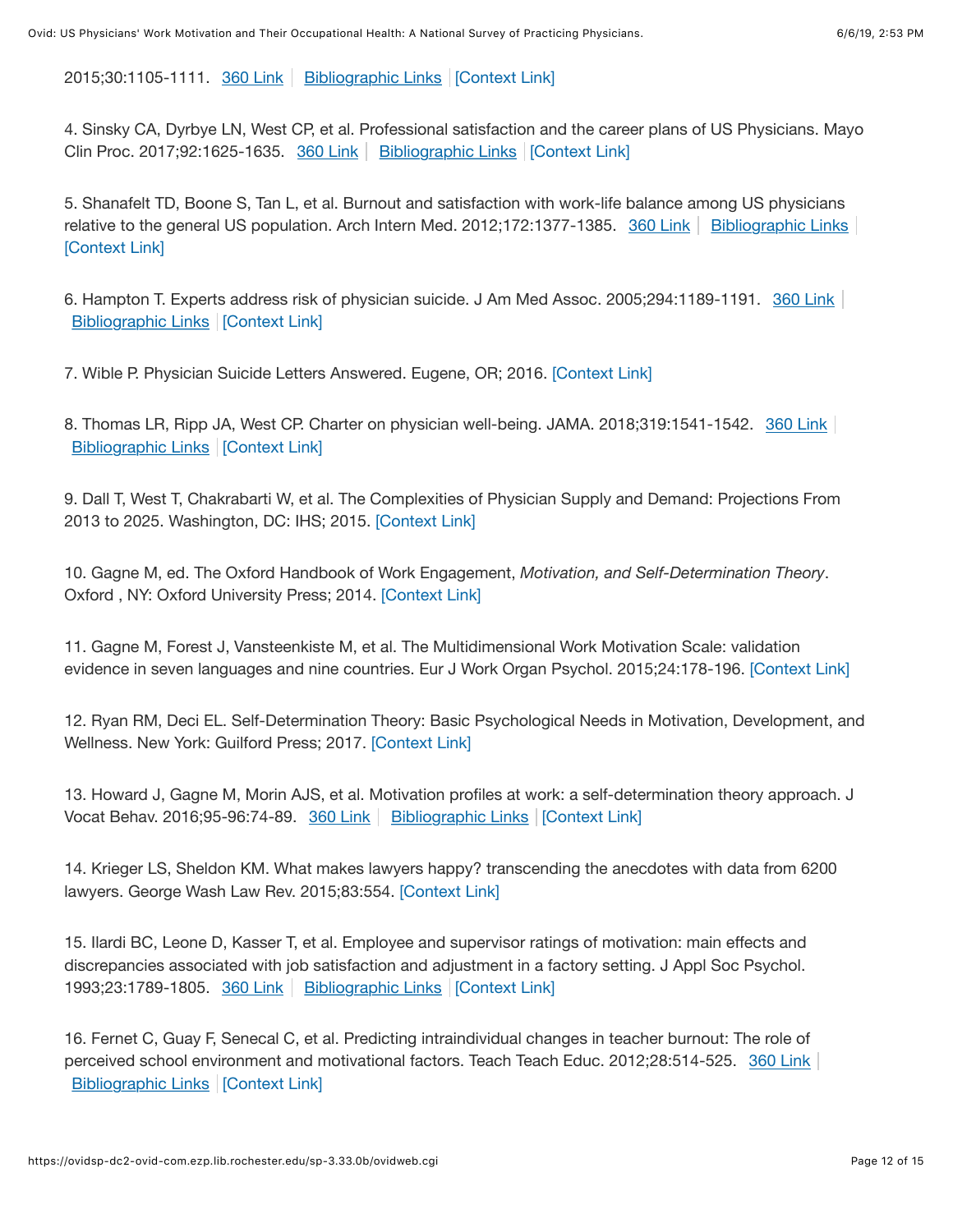17. Judson TJ, Volpp KG, Detsky AS. Harnessing the right combination of extrinsic and intrinsic motivation to change physician behavior. JAMA. 2015;314:2233-2234. [360 Link](https://ovidsp-dc2-ovid-com.ezp.lib.rochester.edu/sp-3.33.0b/ovidweb.cgi?Link+Set+Ref=00005650-201905000-00003%7C00005407_2015_314_2233_judson_combination_%7c00005650-201905000-00003%23xpointer%28id%28R17-3%29%29%7c11171027%7chttp%3a%2f%2facs.tx.ovid.com%2facs%2f.5e98edb5a63d18669dda88d205274c554b5fc14a265fc59c8e02585d73659d4ed16a081701a6be8930f313085cf430bc9e533740779117d5f2cdc4d1131a3911ca.gif%7covftdb%7c00005407-201512010-00014&P=87&S=HHEDFPPJOKEBGALNIPDKNHOGLOIOAA00&WebLinkReturn=Full+Text%3dL%7cS.sh.32.33%7c0%7c00005650-201905000-00003) | [Bibliographic Links](https://ovidsp-dc2-ovid-com.ezp.lib.rochester.edu/sp-3.33.0b/ovidweb.cgi?Link+Set+Ref=00005650-201905000-00003%7C00005407_2015_314_2233_judson_combination_%7c00005650-201905000-00003%23xpointer%28id%28R17-3%29%29%7c60%7c%7covftdb%7c00005407-201512010-00014&P=87&S=HHEDFPPJOKEBGALNIPDKNHOGLOIOAA00&WebLinkReturn=Full+Text%3dL%7cS.sh.32.33%7c0%7c00005650-201905000-00003) | [\[Context Link\]](#page-3-0)

18. Kao AC. Driven to care: aligning external motivators with intrinsic motivation. Health Serv Res. 2015;50:2216-2222. [360 Link](https://ovidsp-dc2-ovid-com.ezp.lib.rochester.edu/sp-3.33.0b/ovidweb.cgi?Link+Set+Ref=00005650-201905000-00003%7C00004036_2015_50_2216_kao_motivators_%7c00005650-201905000-00003%23xpointer%28id%28R18-3%29%29%7c11171027%7chttp%3a%2f%2facs.tx.ovid.com%2facs%2f.5e98edb5a63d18669dda88d205274c554b5fc14a265fc59c8e02585d73659d4ed16a081701a6be8930f313085cf430bc9e533740779117d5f2cdc4d1131a3911ca.gif%7covftdb%7c00004036-201512002-00007&P=88&S=HHEDFPPJOKEBGALNIPDKNHOGLOIOAA00&WebLinkReturn=Full+Text%3dL%7cS.sh.32.33%7c0%7c00005650-201905000-00003) | [Bibliographic Links](https://ovidsp-dc2-ovid-com.ezp.lib.rochester.edu/sp-3.33.0b/ovidweb.cgi?Link+Set+Ref=00005650-201905000-00003%7C00004036_2015_50_2216_kao_motivators_%7c00005650-201905000-00003%23xpointer%28id%28R18-3%29%29%7c60%7c%7covftdb%7c00004036-201512002-00007&P=88&S=HHEDFPPJOKEBGALNIPDKNHOGLOIOAA00&WebLinkReturn=Full+Text%3dL%7cS.sh.32.33%7c0%7c00005650-201905000-00003) | [\[Context Link\]](#page-3-0)

<span id="page-12-0"></span>19. Tremblay MA, Blanchard CM, Taylor S, et al. Work Extrinsic and Intrinsic Motivation Scale: its value for organizational psychology research. Can J Behav Sci Can Sci Comport. 2009;41:213-226. [\[Context Link\]](#page-3-1)

<span id="page-12-1"></span>20. Cohen J. Statistical Power Analysis for the Behavioral Sciences, 2nd ed. Hillsdale, NJ: L. Erlbaum Associates; 1988. [\[Context Link\]](#page-3-2)

<span id="page-12-2"></span>21. Pinder CC. *Work Motivation in Organizational Behavior*. New York, NY: Taylor & Francis Group Psychology Press; 2014. Doi:10.4324/9781315734606. [\[Context Link\]](#page-4-0)

<span id="page-12-3"></span>22. Grant AM, Sumanth JJ. Mission possible? the performance of prosocially motivated employees depends on manager trustworthiness. J Appl Psychol. 2009;94:927-944. [360 Link](https://ovidsp-dc2-ovid-com.ezp.lib.rochester.edu/sp-3.33.0b/ovidweb.cgi?Link+Set+Ref=00005650-201905000-00003%7C00004565_2009_94_927_grant_trustworthiness_%7c00005650-201905000-00003%23xpointer%28id%28R22-3%29%29%7c11171027%7chttp%3a%2f%2facs.tx.ovid.com%2facs%2f.5e98edb5a63d18669dda88d205274c554b5fc14a265fc59c8e02585d73659d4ed16a081701a6be8930f313085cf430bc9e533740779117d5f2cdc4d1131a3911ca.gif%7covftdb%7c00004565-200907000-00008&P=92&S=HHEDFPPJOKEBGALNIPDKNHOGLOIOAA00&WebLinkReturn=Full+Text%3dL%7cS.sh.32.33%7c0%7c00005650-201905000-00003) | [Bibliographic Links](https://ovidsp-dc2-ovid-com.ezp.lib.rochester.edu/sp-3.33.0b/ovidweb.cgi?Link+Set+Ref=00005650-201905000-00003%7C00004565_2009_94_927_grant_trustworthiness_%7c00005650-201905000-00003%23xpointer%28id%28R22-3%29%29%7c60%7c%7covftdb%7c00004565-200907000-00008&P=92&S=HHEDFPPJOKEBGALNIPDKNHOGLOIOAA00&WebLinkReturn=Full+Text%3dL%7cS.sh.32.33%7c0%7c00005650-201905000-00003) [\[Context Link\]](#page-4-0)

[23. Gagne M, Deci EL. Self-determination theory and work motivation. J Organ Behav. 2005;26:331-362. 360](https://ovidsp-dc2-ovid-com.ezp.lib.rochester.edu/sp-3.33.0b/ovidweb.cgi?Link+Set+Ref=00005650-201905000-00003%7C00001216_2005_26_331_gagne_determination_%7c00005650-201905000-00003%23xpointer%28id%28R23-3%29%29%7c11171027%7chttp%3a%2f%2facs.tx.ovid.com%2facs%2f.5e98edb5a63d18669dda88d205274c554b5fc14a265fc59c8e02585d73659d4ed16a081701a6be8930f313085cf430bc9e533740779117d5f2cdc4d1131a3911ca.gif%7covftdb%7c&P=93&S=HHEDFPPJOKEBGALNIPDKNHOGLOIOAA00&WebLinkReturn=Full+Text%3dL%7cS.sh.32.33%7c0%7c00005650-201905000-00003) Link | [Bibliographic Links](https://ovidsp-dc2-ovid-com.ezp.lib.rochester.edu/sp-3.33.0b/ovidweb.cgi?Link+Set+Ref=00005650-201905000-00003%7C00001216_2005_26_331_gagne_determination_%7c00005650-201905000-00003%23xpointer%28id%28R23-3%29%29%7c60%7c%7covftdb%7c&P=93&S=HHEDFPPJOKEBGALNIPDKNHOGLOIOAA00&WebLinkReturn=Full+Text%3dL%7cS.sh.32.33%7c0%7c00005650-201905000-00003) | [\[Context Link\]](#page-4-1)

<span id="page-12-4"></span>24. Brazier JE, Harper R, Jones NM, et al. Validating the SF-36 health survey questionnaire: new outcome measure for primary care. BMJ. 1992;305:160-164. [360 Link](https://ovidsp-dc2-ovid-com.ezp.lib.rochester.edu/sp-3.33.0b/ovidweb.cgi?Link+Set+Ref=00005650-201905000-00003%7C00002591_1992_305_160_brazier_questionnaire_%7c00005650-201905000-00003%23xpointer%28id%28R24-3%29%29%7c11171027%7chttp%3a%2f%2facs.tx.ovid.com%2facs%2f.5e98edb5a63d18669dda88d205274c554b5fc14a265fc59c8e02585d73659d4ed16a081701a6be8930f313085cf430bc9e533740779117d5f2cdc4d1131a3911ca.gif%7covftdb%7c&P=94&S=HHEDFPPJOKEBGALNIPDKNHOGLOIOAA00&WebLinkReturn=Full+Text%3dL%7cS.sh.32.33%7c0%7c00005650-201905000-00003) | [Bibliographic Links](https://ovidsp-dc2-ovid-com.ezp.lib.rochester.edu/sp-3.33.0b/ovidweb.cgi?Link+Set+Ref=00005650-201905000-00003%7C00002591_1992_305_160_brazier_questionnaire_%7c00005650-201905000-00003%23xpointer%28id%28R24-3%29%29%7c60%7c%7covftdb%7c&P=94&S=HHEDFPPJOKEBGALNIPDKNHOGLOIOAA00&WebLinkReturn=Full+Text%3dL%7cS.sh.32.33%7c0%7c00005650-201905000-00003)  $|$  [\[Context Link\]](#page-5-0)

<span id="page-12-5"></span>25. Kroenke K, Spitzer RL, Williams JBW. The Patient Health Questionnaire-2: validity of a two-item depression screener. Med Care. 2003;41:1284-1292. [Ovid Full Text](https://ovidsp-dc2-ovid-com.ezp.lib.rochester.edu/sp-3.33.0b/ovidweb.cgi?Link+Set+Ref=00005650-201905000-00003%7C00005650_2003_41_1284_kroenke_questionnaire_%7c00005650-201905000-00003%23xpointer%28id%28R25-3%29%29%7c10%7c%7covftdb%7c00005650-200311000-00008&P=95&S=HHEDFPPJOKEBGALNIPDKNHOGLOIOAA00&WebLinkReturn=Full+Text%3dL%7cS.sh.32.33%7c0%7c00005650-201905000-00003) | [360 Link](https://ovidsp-dc2-ovid-com.ezp.lib.rochester.edu/sp-3.33.0b/ovidweb.cgi?Link+Set+Ref=00005650-201905000-00003%7C00005650_2003_41_1284_kroenke_questionnaire_%7c00005650-201905000-00003%23xpointer%28id%28R25-3%29%29%7c11171027%7chttp%3a%2f%2facs.tx.ovid.com%2facs%2f.5e98edb5a63d18669dda88d205274c554b5fc14a265fc59c8e02585d73659d4ed16a081701a6be8930f313085cf430bc9e533740779117d5f2cdc4d1131a3911ca.gif%7covftdb%7c00005650-200311000-00008&P=95&S=HHEDFPPJOKEBGALNIPDKNHOGLOIOAA00&WebLinkReturn=Full+Text%3dL%7cS.sh.32.33%7c0%7c00005650-201905000-00003) | [Bibliographic Links](https://ovidsp-dc2-ovid-com.ezp.lib.rochester.edu/sp-3.33.0b/ovidweb.cgi?Link+Set+Ref=00005650-201905000-00003%7C00005650_2003_41_1284_kroenke_questionnaire_%7c00005650-201905000-00003%23xpointer%28id%28R25-3%29%29%7c60%7c%7covftdb%7c00005650-200311000-00008&P=95&S=HHEDFPPJOKEBGALNIPDKNHOGLOIOAA00&WebLinkReturn=Full+Text%3dL%7cS.sh.32.33%7c0%7c00005650-201905000-00003) | [\[Context Link\]](#page-5-0)

<span id="page-12-6"></span>26. Rohland BM, Kruse GR, Rohrer JE. Validation of a single-item measure of burnout against the Maslach [Burnout Inventory among physicians. Stress Health. 2004;20:75-79.](#page-5-0) [360 Link](https://ovidsp-dc2-ovid-com.ezp.lib.rochester.edu/sp-3.33.0b/ovidweb.cgi?Link+Set+Ref=00005650-201905000-00003%7C00130394_2004_20_75_rohland_validation_%7c00005650-201905000-00003%23xpointer%28id%28R26-3%29%29%7c11171027%7chttp%3a%2f%2facs.tx.ovid.com%2facs%2f.5e98edb5a63d18669dda88d205274c554b5fc14a265fc59c8e02585d73659d4ed16a081701a6be8930f313085cf430bc9e533740779117d5f2cdc4d1131a3911ca.gif%7covftdb%7c&P=96&S=HHEDFPPJOKEBGALNIPDKNHOGLOIOAA00&WebLinkReturn=Full+Text%3dL%7cS.sh.32.33%7c0%7c00005650-201905000-00003) | [Bibliographic Links](https://ovidsp-dc2-ovid-com.ezp.lib.rochester.edu/sp-3.33.0b/ovidweb.cgi?Link+Set+Ref=00005650-201905000-00003%7C00130394_2004_20_75_rohland_validation_%7c00005650-201905000-00003%23xpointer%28id%28R26-3%29%29%7c60%7c%7covftdb%7c&P=96&S=HHEDFPPJOKEBGALNIPDKNHOGLOIOAA00&WebLinkReturn=Full+Text%3dL%7cS.sh.32.33%7c0%7c00005650-201905000-00003) | [Context] Link]

<span id="page-12-7"></span>27. Friedberg MW, Chen PG, Van Busum KR, et al. Factors affecting physician professional satisfaction and [their implications for patient care, health systems, and health policy.](https://ovidsp-dc2-ovid-com.ezp.lib.rochester.edu/sp-3.33.0b/ovidweb.cgi?Link+Set+Ref=00005650-201905000-00003%7C01803226_2014_3__friedberg_professional_%7c00005650-201905000-00003%23xpointer%28id%28R27-3%29%29%7c11171027%7chttp%3a%2f%2facs.tx.ovid.com%2facs%2f.5e98edb5a63d18669dda88d205274c554b5fc14a265fc59c8e02585d73659d4ed16a081701a6be8930f313085cf430bc9e533740779117d5f2cdc4d1131a3911ca.gif%7covftdb%7c&P=97&S=HHEDFPPJOKEBGALNIPDKNHOGLOIOAA00&WebLinkReturn=Full+Text%3dL%7cS.sh.32.33%7c0%7c00005650-201905000-00003) *Rand Health Q*. 2014;3:28083306. 360 Link | [\[Context Link\]](#page-5-0)

<span id="page-12-8"></span>28. Murphy B. For first time, physician practice owners are not the majority. AMA Wire; May 2017. Available at: [https://wire-ama-assn-org.ezp.lib.rochester.edu/practice-management/first-time-physician-practice-owners-ar](https://wire-ama-assn-org.ezp.lib.rochester.edu/practice-management/first-time-physician-practice-owners-are-not-majority) e-not-majority

. Accessed November 21, 2018. [\[Context Link\]](#page-8-0)

<span id="page-12-9"></span>29. Court E. Medical practices have become a hot investment-are profits being put ahead of patients? MarketWatch; 2018. Available at:

[https://www-marketwatch-com.ezp.lib.rochester.edu/story/doctors-are-being-bought-up-by-private-equity-an](https://www-marketwatch-com.ezp.lib.rochester.edu/story/doctors-are-being-bought-up-by-private-equity-and-its-your-health-on-the-line-2018-06-08)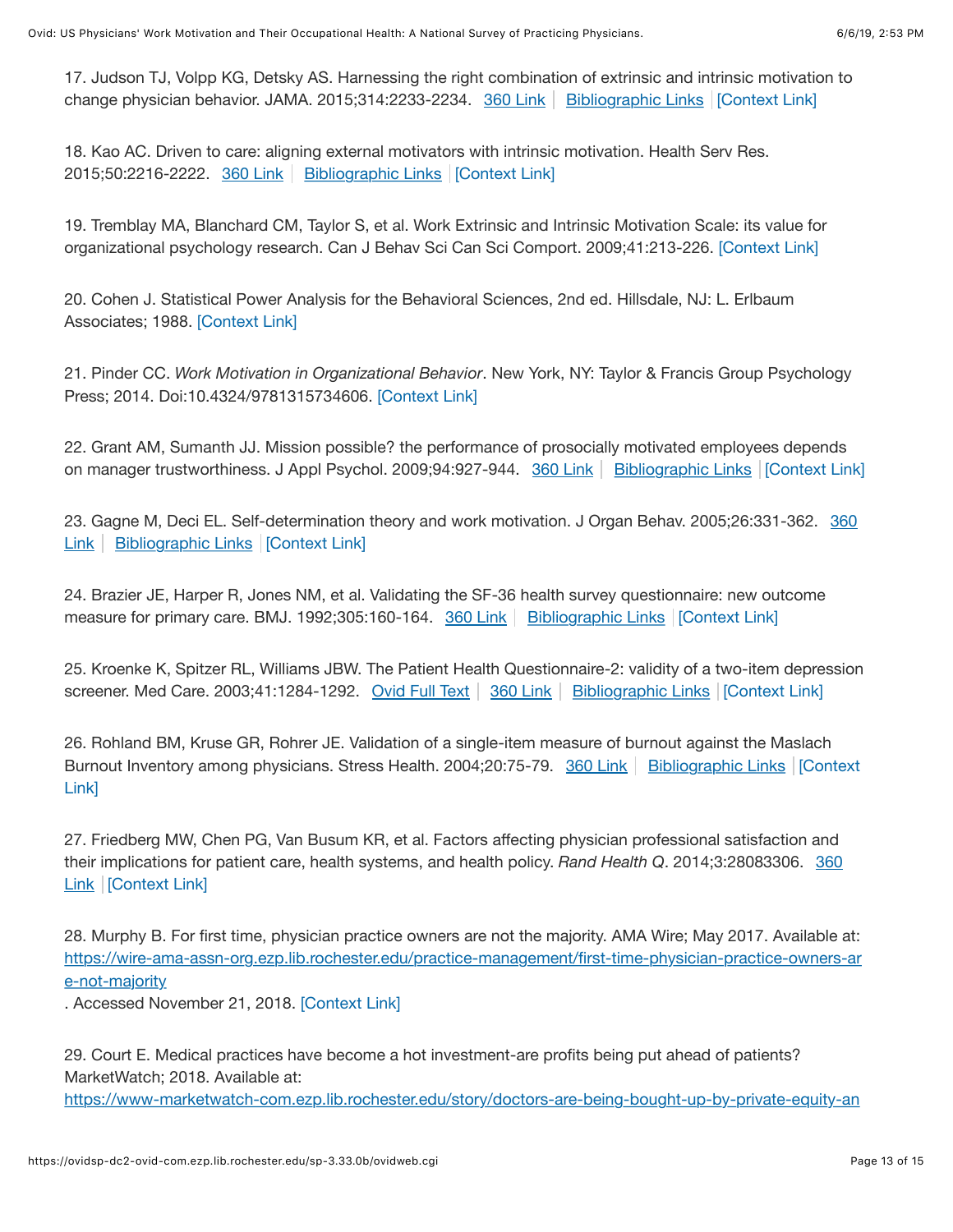### [d-its-your-health-on-the-line-2018-06-08](https://www-marketwatch-com.ezp.lib.rochester.edu/story/doctors-are-being-bought-up-by-private-equity-and-its-your-health-on-the-line-2018-06-08)

. Accessed November 21, 2018. [\[Context Link\]](#page-8-0)

<span id="page-13-0"></span>30. Jager AJ, Tutty MA, Kao AC. Association between physician burnout and identification with medicine as a calling. Mayo Clin Proc. 2017;92:415-422.  $360$  Link | [Bibliographic Links](https://ovidsp-dc2-ovid-com.ezp.lib.rochester.edu/sp-3.33.0b/ovidweb.cgi?Link+Set+Ref=00005650-201905000-00003%7C00005625_2017_92_415_jager_identification_%7c00005650-201905000-00003%23xpointer%28id%28R30-3%29%29%7c60%7c%7covftdb%7c00005625-201703000-00012&P=100&S=HHEDFPPJOKEBGALNIPDKNHOGLOIOAA00&WebLinkReturn=Full+Text%3dL%7cS.sh.32.33%7c0%7c00005650-201905000-00003) [\[Context Link\]](#page-8-0)

<span id="page-13-1"></span>31. Sinsky C, Colligan L, Li L, et al. Allocation of physician time in ambulatory practice: a time and motion study in 4 specialties. Ann Intern Med. 2016;165:753-760. [360 Link](https://ovidsp-dc2-ovid-com.ezp.lib.rochester.edu/sp-3.33.0b/ovidweb.cgi?Link+Set+Ref=00005650-201905000-00003%7C00000605_2016_165_753_sinsky_specialties_%7c00005650-201905000-00003%23xpointer%28id%28R31-3%29%29%7c11171027%7chttp%3a%2f%2facs.tx.ovid.com%2facs%2f.5e98edb5a63d18669dda88d205274c554b5fc14a265fc59c8e02585d73659d4ed16a081701a6be8930f313085cf430bc9e533740779117d5f2cdc4d1131a3911ca.gif%7covftdb%7c00000605-201612060-00002&P=101&S=HHEDFPPJOKEBGALNIPDKNHOGLOIOAA00&WebLinkReturn=Full+Text%3dL%7cS.sh.32.33%7c0%7c00005650-201905000-00003) | [Bibliographic Links](https://ovidsp-dc2-ovid-com.ezp.lib.rochester.edu/sp-3.33.0b/ovidweb.cgi?Link+Set+Ref=00005650-201905000-00003%7C00000605_2016_165_753_sinsky_specialties_%7c00005650-201905000-00003%23xpointer%28id%28R31-3%29%29%7c60%7c%7covftdb%7c00000605-201612060-00002&P=101&S=HHEDFPPJOKEBGALNIPDKNHOGLOIOAA00&WebLinkReturn=Full+Text%3dL%7cS.sh.32.33%7c0%7c00005650-201905000-00003) | [\[Context Link\]](#page-9-0)

<span id="page-13-2"></span>32. Noseworthy J, Madara J, Cosgrove D, et al. Physician burnout is a public health crisis: a message to our fellow health care CEOs. Health Affairs Blog March; 2018. Available at: www.healthaff[airs.org/do/10.1377/hblog20170328.059397/full/](http://www.healthaffairs.org.ezp.lib.rochester.edu/do/10.1377/hblog20170328.059397/full/) . Accessed November 21, 2018. [\[Context Link\]](#page-9-0)

33. Olafsen AH, Deci EL, Halvari H. Basic psychological needs and work motivation: a longitudinal test of directionality. Motiv Emot. 2017;42:178-189. [360 Link](https://ovidsp-dc2-ovid-com.ezp.lib.rochester.edu/sp-3.33.0b/ovidweb.cgi?Link+Set+Ref=00005650-201905000-00003%7C00011208_2017_42_178_olafsen_directionality_%7c00005650-201905000-00003%23xpointer%28id%28R33-3%29%29%7c11171027%7chttp%3a%2f%2facs.tx.ovid.com%2facs%2f.5e98edb5a63d18669dda88d205274c554b5fc14a265fc59c8e02585d73659d4ed16a081701a6be8930f313085cf430bc9e533740779117d5f2cdc4d1131a3911ca.gif%7covftdb%7c&P=103&S=HHEDFPPJOKEBGALNIPDKNHOGLOIOAA00&WebLinkReturn=Full+Text%3dL%7cS.sh.32.33%7c0%7c00005650-201905000-00003) [\[Context Link\]](#page-9-1)

<span id="page-13-3"></span>34. Rittenhouse DR, Mertz E, Keane D, et al. No exit: an evaluation of measures of physician attrition. Health Serv Res. 2004;39:1571-1588. [360 Link](https://ovidsp-dc2-ovid-com.ezp.lib.rochester.edu/sp-3.33.0b/ovidweb.cgi?Link+Set+Ref=00005650-201905000-00003%7C00004036_2004_39_1571_rittenhouse_evaluation_%7c00005650-201905000-00003%23xpointer%28id%28R34-3%29%29%7c11171027%7chttp%3a%2f%2facs.tx.ovid.com%2facs%2f.5e98edb5a63d18669dda88d205274c554b5fc14a265fc59c8e02585d73659d4ed16a081701a6be8930f313085cf430bc9e533740779117d5f2cdc4d1131a3911ca.gif%7covftdb%7c00004036-200410000-00020&P=104&S=HHEDFPPJOKEBGALNIPDKNHOGLOIOAA00&WebLinkReturn=Full+Text%3dL%7cS.sh.32.33%7c0%7c00005650-201905000-00003) | [Bibliographic Links](https://ovidsp-dc2-ovid-com.ezp.lib.rochester.edu/sp-3.33.0b/ovidweb.cgi?Link+Set+Ref=00005650-201905000-00003%7C00004036_2004_39_1571_rittenhouse_evaluation_%7c00005650-201905000-00003%23xpointer%28id%28R34-3%29%29%7c60%7c%7covftdb%7c00004036-200410000-00020&P=104&S=HHEDFPPJOKEBGALNIPDKNHOGLOIOAA00&WebLinkReturn=Full+Text%3dL%7cS.sh.32.33%7c0%7c00005650-201905000-00003) | [\[Context Link\]](#page-9-1)

Key Words: physician work motivation; occupational health; autonomous motivation; controlled motivation; self-determination theory

# **IMAGE GALLERY**

#### [Select All](https://ovidsp-dc2-ovid-com.ezp.lib.rochester.edu/sp-3.33.0b/ovidweb.cgi?&S=HHEDFPPJOKEBGALNIPDKNHOGLOIOAA00&Full+Text=L%7cS.sh.32.33%7c0%7c00005650-201905000-00003&image_gallery_select=selectall&resultset=S.sh.32%7c1) **Select All** Export Selected to PowerPoint

| <b>Ladiers</b>       | <b>Matrates Nillands</b> | Mount (NBN)                                                        | <b>Salesville Book</b>                                                                                                                                                                                       |
|----------------------|--------------------------|--------------------------------------------------------------------|--------------------------------------------------------------------------------------------------------------------------------------------------------------------------------------------------------------|
| Repulation           |                          | <b>USE AN</b>                                                      | Records Cabobic mach pleasure from lacening ours delays.<br>or the substitution 1 experience three-temper<br>area this work is a ball of                                                                     |
| <b>Forscar Grads</b> |                          | 5.7.4<br><b>B.O.M</b><br><b>ATTN: AN</b><br><b>Automatic State</b> | cases I want to recover in this work. If not I would<br>called 5 to all to Tell Lette at the faces. All entire it is said to<br>or the income is providen my<br>Books it afters by 6 cars more               |
|                      |                          | PASSE alus Aves wher his time al time brings too                   | A contract the country is control and contract the control of the control of the control of the control of the<br>We sale a furnitured cold criticisms series many for furniture of an furniture of the cold |

|   | <b>Church</b><br>CLA PRO BUTLE | (No think most   | (No. Eleft in civil)           | Park. | $7-8$        | <b>PLUTHELS</b><br>CH. |
|---|--------------------------------|------------------|--------------------------------|-------|--------------|------------------------|
|   | <b>ATLANTA By</b>              | <b>KED ALLAS</b> | All-Avila 24                   | 4.534 | Rock and Re- | RLEATER                |
|   |                                |                  | 126 (10)<br><b>LIGHT THEFT</b> | 4.246 |              | <b>AT AF</b>           |
|   |                                |                  | 먹았                             |       |              | 먹었                     |
|   |                                | <b>Distant</b>   | <b>CALL AND</b>                |       | to an        | of ch                  |
| ≕ |                                |                  | at its                         |       | 1.0          |                        |

Table 1

 $\Box$  Table 2

| <b>Larry Franks</b><br><b>Work Installation</b><br>$Ch = FMP$<br>(5.47736)<br>3.75 (0.4%)<br>1.00 - 1.00 | <b>Loris Modeler</b><br>$Ch = TMD$<br>4.05 (0.06)                                                                               |
|----------------------------------------------------------------------------------------------------------|---------------------------------------------------------------------------------------------------------------------------------|
|                                                                                                          |                                                                                                                                 |
|                                                                                                          |                                                                                                                                 |
|                                                                                                          |                                                                                                                                 |
| Accom<br>--<br>F<br><b>Time</b><br>11                                                                    | Ë                                                                                                                               |
|                                                                                                          |                                                                                                                                 |
|                                                                                                          | do player with                                                                                                                  |
|                                                                                                          | $\frac{1}{2}$                                                                                                                   |
|                                                                                                          | 4.25 -<br>all clients<br>$+10$<br>th for<br>while controlled sentimates is comprised at the interpreted and constant selection. |

 $\Box$  Table 3

Figure 1